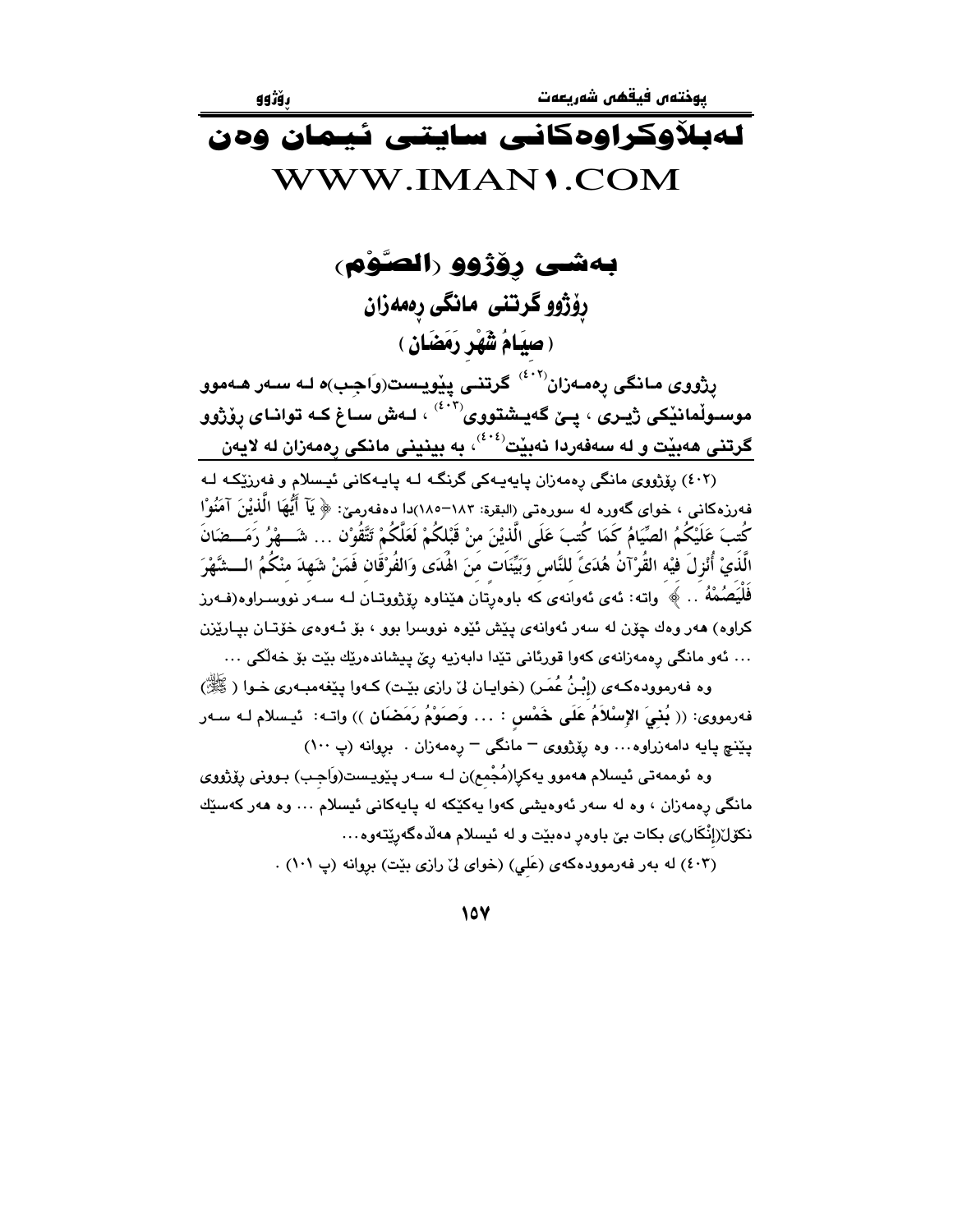(٤٠٤) له بهر فهرموودهکهی خوای گهوره لـه سـورهتی (البقرة: ١٨٢)دا کـه دهفـهرمیّ: ﴿ فَمَنْ كَانَ مَرِيْضَاً أَوْ عَلَى سَفَرٍ فَعِدَّةٌ منْ أَيَّـــام أُخَـــرَ﴾ واتــه: جـا ئـهگـهر كهسـێكتان نهخۆش بوو يان له سەفەردا بوو ، ئەوە چەند رۆژێِکى تر بگرێت . بهلام ئەگەر نەخۆش و (مُسَافر) بېگرن ئەوە لە سەريان دەكەوێت.

موسىولْمانێكى راسىتگۆى داديـەروەرەوە ، يـان بـه تـەواو بـوونى سـى(٣٠) رِوْژْهِي مانگي (شَعْبَان) ئەگەر كەس مانگى نەدى يان ئاسمان ھەورى بوو ، وه بهردموام دمييت له سهر روْژوو گرتن تا بينيني مانگي(شَوَّال) ، يان تـهواو کردنـی سـی(۳۰) رۆژەی رەمـەزان ئەگـەر مـانگ نـەبينرا يـان ئاسمـان ھـەور بوو<sup>(۴۰۵)</sup>، وه ئەگەر لـه ولاتيْك لـه ولأتـانى ئيسلامدا مـانگ بينـرا ، ئـهوه رۆژوو گرتن لـه سـهر وولاتـانی تـريش پێويـست(وَاجـب) دمبێت $^{(f+1)}$ ، وه ئـهو بينينـه (تَابِت) دەبێت بە شايەتى دانـى دوو كەسـى موسىولْمانى دادپـەروەر<sup>(٤٠٧)</sup>، يـان به شايەتى دانى كەسێك جىّى متمانە(ثقّة)بێت<sup>(٤٠٨)</sup> .

.<br>(٤٠٥) له بهر فهرموودهکهي (أَبُو هُرَيْرَة) (خواي ليّ رازي بيّـت) کـهوا بيێغهمبـهري خـوا (ﷺ) فەرمورى: (( صُوْمُوْا لرُؤْيَتَـه وَأَفْطرُوْا لرُؤْيَتَـه ، فَإِنْ غُمِّيَ عَلَـيْكُمُ الشُّهْرُ فَعُدُّوا .<br>**تَلاَثْـيْنَ** )) واته: رۆژوو بگرن به بينينې <sup>—</sup> مانگې رەمەزان <sup>—</sup> وه واز بێنن له رۆژوو گرتن به بينيي – مانگي شەوال – جا ئەگەر ھەور بەر مانگي ليْ گـرتن ، ئـەوە سـي(٣٠) رۆژ بـژمێرن [رواه البخاري (٤/١١٩/١٩) ومسلم (٢/٧٦٢) (١٠٨١/٥) وهذا لفظه].

(٤٠٦) له بهر فهرموودهکهی (عَبْدُالرَّحْمَن بن زَیْد بن الخَطَّاب) له هـاوهلانی پیٚفهمبـهری خواوه (ﷺ) كەوا يێغەمبەرى خوا فەرمووى: (( .. فَإِنْ شَهِدَ شَاهدَان مُسْلمَان فَصُوْمُوْا وَأَفْطِرُوا )) واته: .. جا ئەگەر دوو شايەتى موسولْمان شايەتيان دا <sup>ـــ</sup> كە مانگيـان بينيـوە – ئەوە رۆژوو بگرن \_ ئەگەر مانگى رەمەزانيان بينى \_ ، وە وازيش لە رۆژوو گرتن بێنن <sup>\_</sup> ئهگەر مانگى شەواليان بينـي – [رواه أحمد (٢٦٥/٩) والنسائي (١٣٣/٤) وهـو حـديث صـحيح ، بروانـه الإرواء(٩٠٢) صحيح الحامع (٣٨١١)].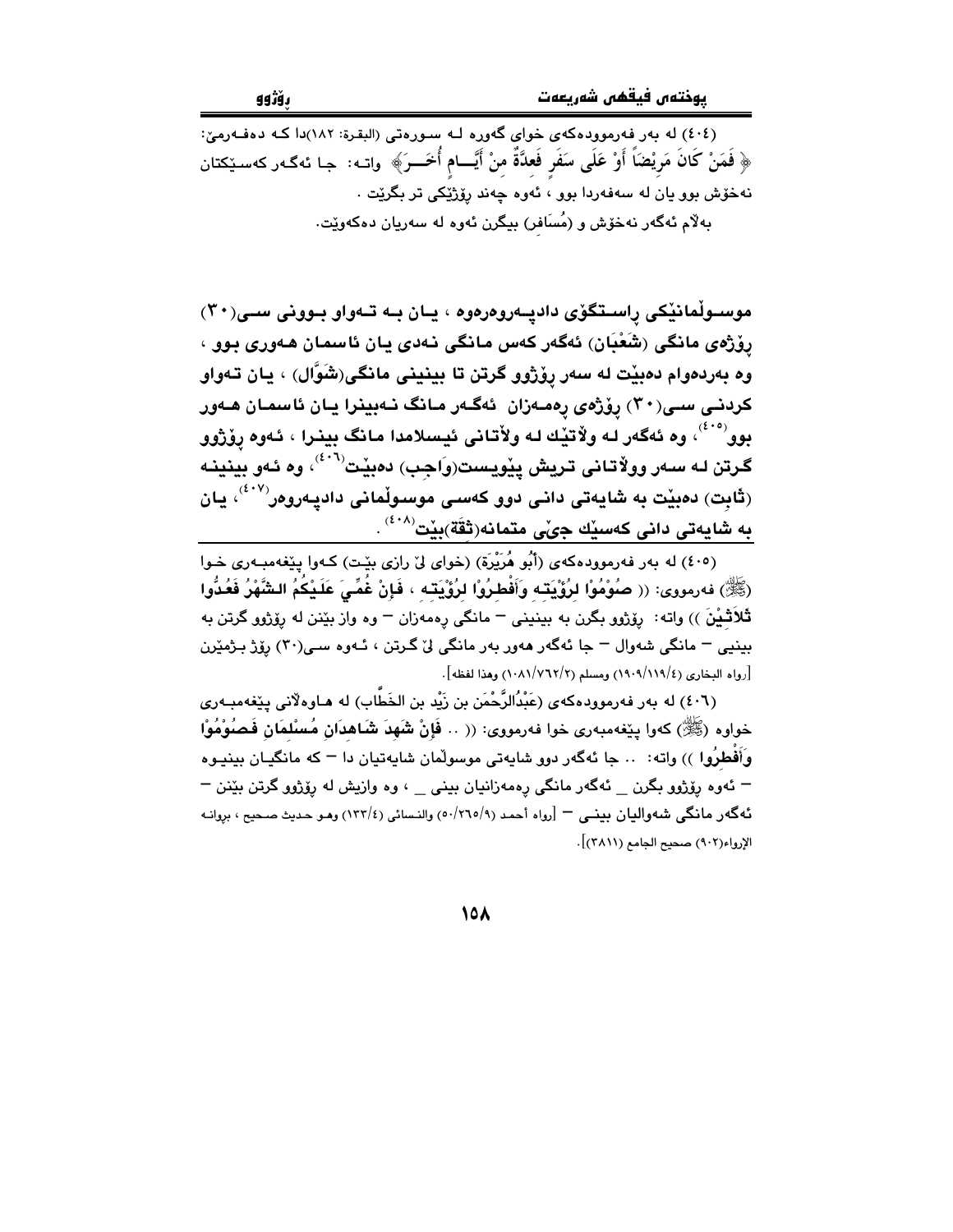.<br>وه بۆ دلينا بوون لــه راســتي ئــهم رايــه كــه را و بۆچــونى جــهماوهرى زانايانــه(جُمْهُــور العُلَماء) [بروانه تمام المنة (ل:٣٩٨)].

(٤٠٧) له بهر فهرمووده كهى ييشوو بروانه (پ٦٠٦).

وه فهرموودهی تریش ههیه که ههر ئهو واتهیه دهدات .

(٤٠٨) له بـهر فهرموودهكـهي (إِبْنُ عُمَـرٍ) (خوايـان ليّ رازي بيّـت) كـهوا فـهرمووي: (( تَـرَاءَى الذَّاسُ الهـلاَلَ ، فَـأَـخْبَرْتُ رَسُـوْلَ اللهِ(ﷺ) أَشَّى رَأَيْتُـهُ ، فَـصَامَ وَأَمَـرَ الذَّاسَ بصيامه )) واتـه: خـهلكي تهماشـايان دهكـرد مـانگ - ى رهمـهزان- ببيـنن ، منـيش بـه يێغەمبەرى خوام (ﷺ) ووت: من بينيومە ، جا رۆژووى گرت و فەرمانيشى بـە خـەڵكى كـرد رۆژۈو بىگرن [رواه أبو داود (٤٦٨/٦/٢٢٢٥) وهو حديث صحيح ، بروانه الإرواء (٩٠٨)].

> ئەوانەى رۆژوويان لە سەر يێويست نييە (الَّدْيْنَ لاَ تَجِبُ عَلَيْهِم الصَّوْمِ )

نـهخوش و (مُـسَافِر) ، كـهوا دهتـوانن بيگـرن و دهيـشتوانن نـهيگرن<sup>(٤٠٩)</sup>، جـا ئەگەر زيانيان لْى نەدات و نارەحەتيان نەكات باشتر وايـه بيگـرن ، بـەلأم ئەگـەر نارهحەتى دەكردن وزيانى لىّ دەدان ، ئەوە باشتر وايە نـەيگرن<sup>‹٬٬٬</sup>٬ پاشان بـە قەزا دەيگێرنەوە<sup>‹‹‹›</sup>› وە ھەروەھا كەسىيك ئەگەر تواناي گرتنى نەبيت لـە بـەر ييري بيّت يان لـه بـهر نهخوّشـيهك كـه هيـواي چاك بوونـهوهي نـهبيّت ، ئـهوه نايگريٽ و لـه جيـاتي هـهموو روُڙيْك خـواردني كـهم دهسـتيّك دهدات<sup>(٤١٢)</sup>، وه ئافرەتى دووگيان(حَاملَه) و ئافرەتى شير دەريش ئەگەر ترسان لە خۆيان يان له مندالْهکانيان ئەوە رۆژوو ناگرن ، وه له جياتی هەر رۆژێکدا خواردنی کەم دەستيْك دەدەن وە قەزايشيان لە سەر نييە<sup>(٤١٣)</sup>،

(٤٠٩) له بهر فهرموودهکهى خواى گـهوره ﴿ فَمَنْ كَانَ مَرِيْضَاً أَوْ عَلَى سَفَرٍ فَعِدَّةٌ مِنْ أَيَّام أُخَرَ﴾ ، بروانه (پ ٤٠٤).

(٤١٠) له بهر فهرموودهکهي (أَبُو سَعيْد الخُدْريِ) (خواي ليٌ رازي بيّت) کـهوا فـهرمووي: (( كُنَّا نَعْزُوا مَعَ رَسُوْلِ الله (ﷺ) في رَمَضَان ، فَمِنَّا الصَّائِمُ وَمِنَّا المُفْطِرُ ، فَلاَ يَجِدُ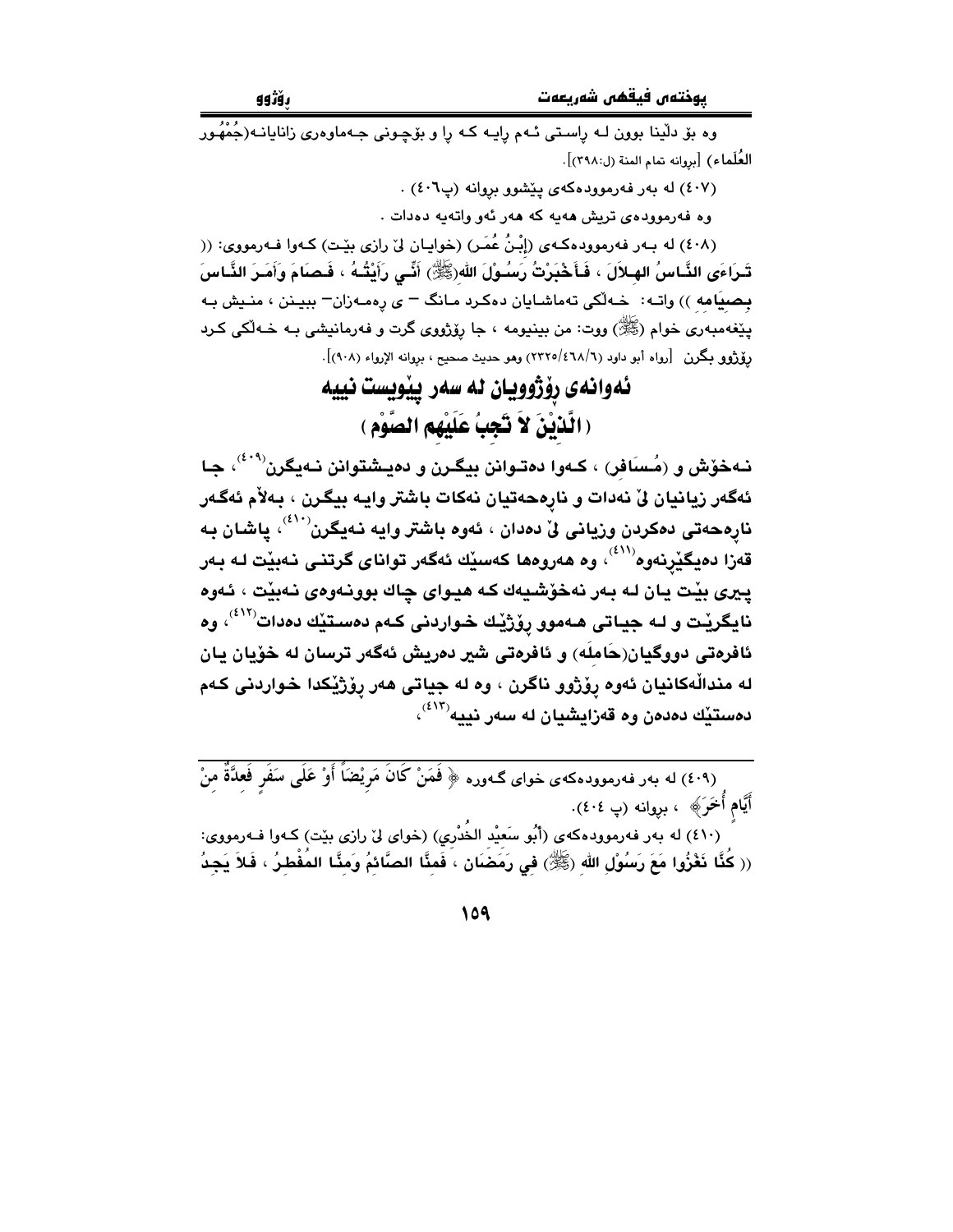الصَّائمُ عَلَى المُفْطر وَلاَ المُفْطرُ عَلَى الصَّائم ، يَرَوْنَ أَنَّ منْ وَجَدَ قُوَّةً فَصَامَ فَإِنَّ ذَلك حَسَنٌ ، وَيَرَوْنَ أَنَّ مَنْ وَجَدَ صَعْفَاً فَأَفَطَرَ فَإِنَّ ذَلكَ حَسَنٌ )) واته: لـه گـهڵ بيێفهمبـهري خوادا(ﷺ) غەزامان دەكرد لە رەمەزاندا ، جا لێمان ھـﻪبوو بـﻪ رۆژوو دەبـوو ، وە لێپـشمان ههبوو به رۆژوو نهدهبوو ، جا ئەوانەي بە رۆژوو دەبوون هيچيان نەبوو بەرانبەر بەوانەي بە رۆژوو نەدەبوون ، وە ئەوانەيشى بە رۆژوو نـەدەبوون ھېچپان نـەبوو بەرانىـەر بەوانـەي بـە رۆژوو دەبوون ، وايان دەبينى ھەر كەسىيك بە ھێزبيٽت وتوانـاي ھــەبيّت رۆژوو بگريّت چـاك وابه رۆژوو بگريّت ، وه هەر كەسێكيش لاواز بـوو و توانـاي رۆژوو گرتنـي نـەبوو ئـەوە جـاك وابيه نـهـيـگـرێيت [رواه مسلم (٧٨٧/٢/ ١١١٦) والترمذي (٧٠٨/١٠٨/٢)].

(٤١١) له بهر فهرموودهکهي خواي گهوره: ﴿ ... فَعِلَّةٌ منْ أَيَّام أُخَرٍ﴾ بروانـه(پ٤٠٤)

(٤١٢) له بهر فهرموودهي خواي گهوره كه له سورهتي (البقره:١٨٤)دا كـه دهفـهرميّ: ﴿ … وَعَلَى الَّذِيْنَ يُطَيْقُوْنَهُ فَدْيَةً طَعَامُ مسْكَيْن …﴾ واتــه : … وه لــه ســهر ئـهوانــهى كــه توانای – رِۆِژْوو – گرتنیان نییه \_ له جیاتی ئهوه \_ خواردنی کهم دهستیّك بدهن ... .

(عَطَاء) (رەحمەتى خواي لِيْ بِيْت) دەفەرمىّ : له (إِبْنُ عَبَّاس)م بيـست ئـهم ئايەتـەي دەخوێندەوە ، جا فەرمووى: ئەم ئايەتـە (نَـسْخ) نەبوەتـەوە ، ئەمـە بـۆ ئـەو يىرەمێـرد و پ<del>ي</del>ره ژنهيه که ناتوانن پۆژوو بگـرن ، جـا لـه جيـاتی هـهموو رۆژێـك خـواردنی كـهم دهسـتێك دهدهن [رواه البخاري(١٧٩/١٧٩/١٤٥٠٥)].

(٤١٣) لـه بـهر فهرموودهكـهي (أَنَـسُ بْـنُ مَالـك الكَعْبـي) (خـواي ليّ رازي بيّـت) كـهوا ينِغهمبـهري خـوا (ﷺ) فـهرمووي: (( إنَّ اللهَ وَضَـعَ عَنِ المُسافِرِ شَطْرَ الـصَّلاَة ، وَعنِ الحَامل \_ أَو المُرْضَع \_ الصَّوْمَ )) واته: به راستی خوای گەورە له سـهر (مُـسَافر) رۆِژْوو ونيوهي نوێژي لاداوه ، وه له سهر دوو گيان(حَاملَة) وشــيردهريش رۆژووي هــهڵگرتوه 「رواه أبــوداود (٢٤٠٨) والنــسائي (١٨٠/٤) وإبــن مــاجــة (١/رقــم/١٦٦٧) وغيرهــم وهــو حــديث حــسن صــحيح ، بروانــه المشكاة(٢٠٢٥) وصحيح أبي داوب(٢٠٨٢) وصحيح الترمذي (٥٧٥) وصحيح إبن ماجه(١٣٥٢)].

جا ئەگەر كەسێك بلّێت لابردنى رۆژوو لە سەر ئافرەتى دوو گيـان وئـافرەتى شـىردەر وەكـو (مُسَافِر)ه ، چۆن له سەر ئەو قەزا يێويستە لە سەر ئەوانيش يێويستە ، ئێمەيش دەڵێێين : ئهم رايه جيٌي خوّي نييه ، چونکه قورئان کاتێك که رۆژووي له سـهر (مُـسَافر) لادا روونـي كردوهتەوه كە دەبێت بە قەزا بىداتەوە ، وەك دەڧەرمێ: ﴿ فَمَنْ كَانَ مَـــنْكُمْ مَريْـــضَاً أَوْ

 $11.$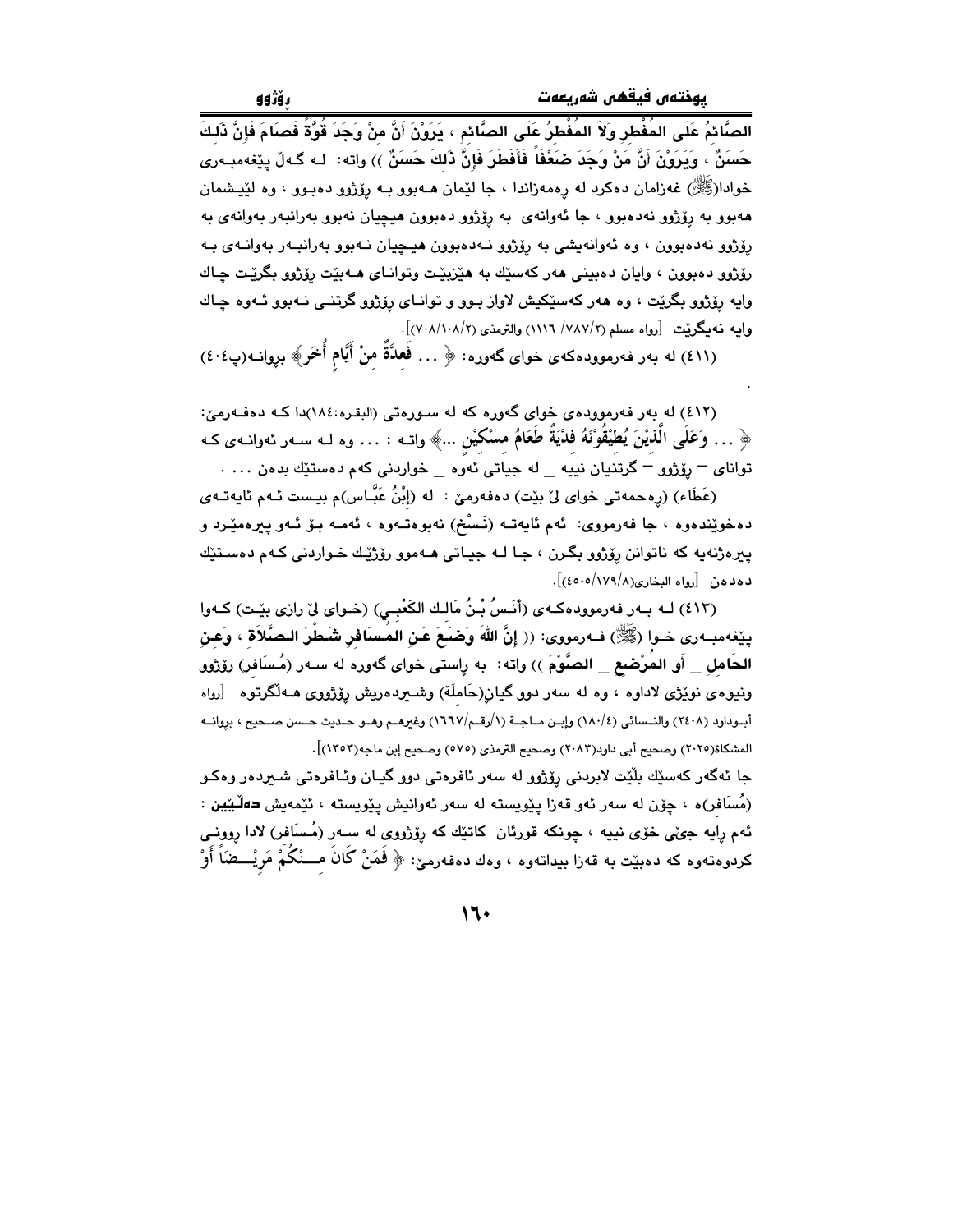عَلَى سَفَرٍ فَعلَّةٌ منْ أَيَّام أُخَرَ ﴾ ، هەروەها كاتێك لايـداوە لـه سـەر ئەوإنەيـشى كـه نــاتوانن بيگرن ، روونى كردوهتەوه كه دەبيّت خواردن له جياتيدا بدريّت ، نهك به قـهزا بيدەنـهوه ، وهك دهفهرميّ : ﴿ وَعَلَمِي الَّذِيْنَ يُطَيَّقُوْنَهُ فَدْيَةٌ طَعَامُ مسْكَيْنٍ ﴾ ، وه دوو گيان و شيردهيش دهکەونە بەر ئەمەي دووەميان ، وەك (إِبْنُ عَبَّاس) (خوايان لَیْ رازی بیّت) لـه بـارەی ئايـەتى ﴿ وَعَلَى الَّذِيْنَ يُطِيْقُونَهُ.. ﴾ دهفهرميّ: ﴿( كَانَتْ رُحْصَنَةً للشَّيْخِ الكَبِيْرِ وَالمَرْأَة الكَبِيْرَة وَهُمَا يُطِيْقَانَ الصِّيَامَ أَنْ يُفْطرَا وَيُطْعِمَا مَكَانَ كُلِّ يَوْمِ مسْكِيْنَاً وَالحُبْلَى وَالمُرْضع إِذَا خَافَقَا )) واته: ئەمە روخسەتێك بوو بۆ پىرەمێرد و پىرەژن كە ناتوانن رۆژوو بگرن كەوا رژوو نهگرن ، وه له جياتي ههموو رۆژێکدا خواردني کـهم دهسـتێك بـدهن ، وه دوو گيـان و شعردهریش ئهگـهر ترسـان رۆژوو نـهگرن و خـواردن بـدهن [رواه ابـوداود (۲/رقـم/۲۱۸) والبیهقـی (٢٢٠/٤) وإبن جارود (٣٨١) وغيرهم وسنده صحيح ، بروانه (صفة صوم النبي (ﷺ)) لسليم بن عيد الهلالي وعلى بـن حسن (ل٨٠) الطبعة الثانية].

وه (إِبْنُ عَبَّاس) (أُمِّ وَلَد)ێِکی خۆی بینی دوو گیان(حَاملَه) بوو ، جـا بـێـی فـهرموو: (( أَنُّت منَ الَّذيْنَ لاَ يُطيْقُوْن ، عَلَيْكَ الجَزَاء ولَيْسَ عَلَيْكَ القَضَاء )) واته: توْ لهوانهى كه توانای گرتنیان نییه ، جا (فدّیَه)ت له سهره ، و قهزات له سـهر نییـه [رواه الـدارقطنی (٢٠٧/١) وصحح إسناده بروانه صفة صوم النبي (ل٨٥)].

وه هەروەها (نَافع) دەفەرمىؒ: پرسپاريان لە (إِبْنُ عُمَرٍ) كرد (خوايان لِّيْ رازِي بِيّت) لـه بارەي ئافرەتى دووگيانەوە ئەگەر لە منالەكەي ترسا ، ئەويش فەرمووى: (( تُفْطِرُ وَتُطْعِمُ مَكَانَ كُلَّ يَوْم مسْكَيْنَا مُدَّا منْ حِنْطَة )) واتـه: رۆِژوو ناگرِيْت و لـه جيـاتي مـهر رۆِژِيْـك گوێِلێِك خواردنُم گەنم بە كەم دەستێِك دەدات [رواه مالك والبيهقى فى سننە (٢٢٠/٤) من طريق الـشافعى وسنده صحيح ، بروانه صفه الصوم النبي ( ﷺ) (ل: ٨٥ )].

وه ئـافرهت ئهگــهر لــه حــهيزدا بــوو يــان لــه زهيــسانيدا بــوو نابيّـت روّروو بگريـْـت<sup>(٤١٤)</sup>، بـهلام قـهزای لـه سـهره<sup>(٤١٥)</sup>، وه خـواردن دانهكـهيش ئهوهيـه لـه جياتى *هە*ر <u>پۆژن</u>ك ژەمێك يەك كەم دەست(مسْكيْن) تێر بكات <sup>(٤١٦)</sup>.

(٤١٤) له بهر فهرموودهكهى (أَبُو سَعيْد الخُدْريِ) (خواى ليّ رازى بيّت) برِوانه (پ٩٤). (٤١٥) له بهر فهرموودهكهى (عَائشَة) (خواى ليِّ رازى بيِّت) بروانه (پ ٩٨).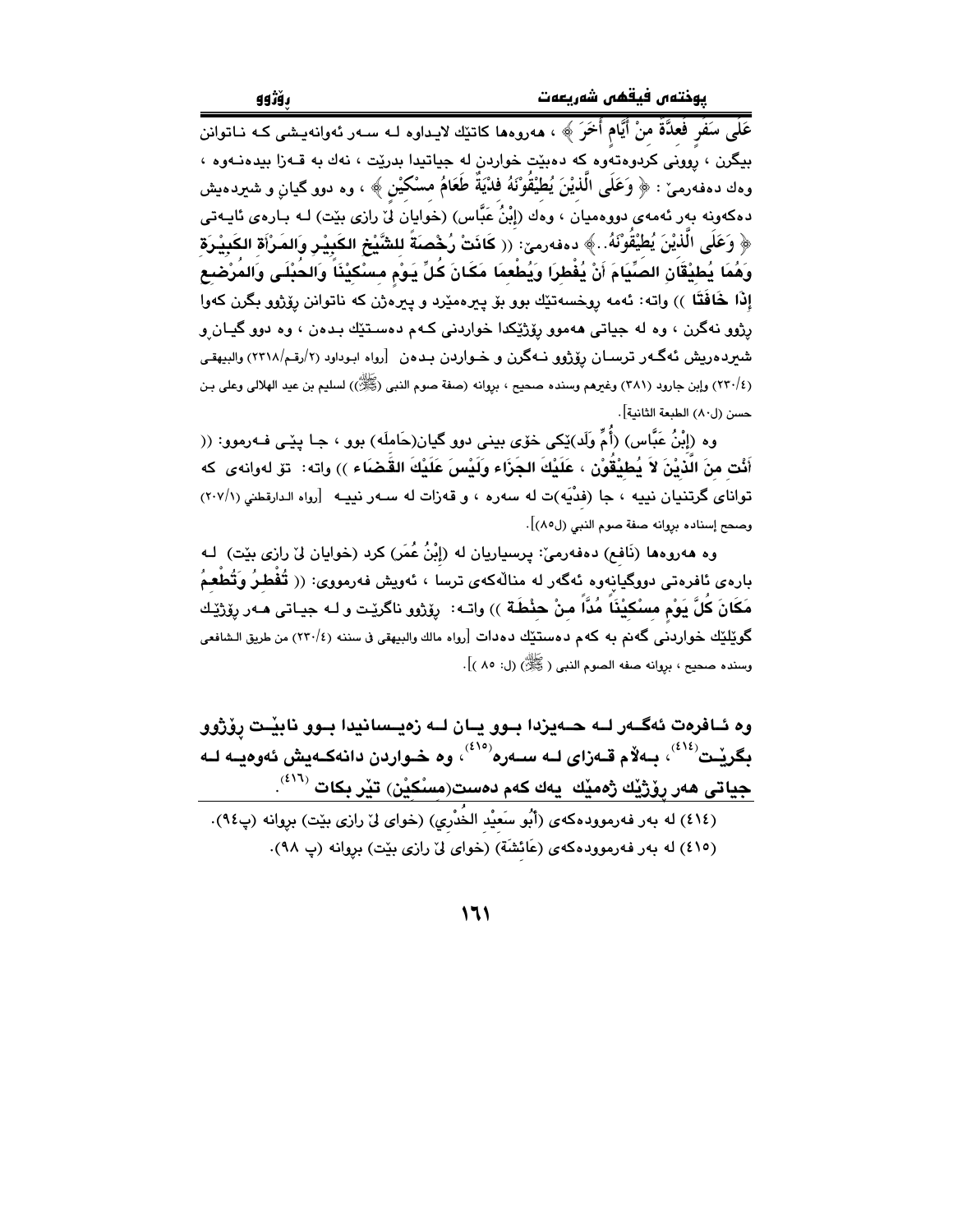.<br>(٤١٦) له بهر (أَثَر)هكهى (أَنَـسُ بنُ مَالـك) (خـواى ليّ رازى بيّـت) (( أَنَّـهُ ضَعَفَ عَنِ الصَّوْمِ عَامَاً فَصَنَعَ حِفْنَة ثَرِيْد وَدَعَا ثَلاَثَـٰيْنَ مسْكيْنَاً فَأَشْـبَعَهُم ﴾) واتـه: سـالَيْك لاواز بوو نهیتوانی رژوو بگرێت جا یهك (صَاع) نانهولاوی كرد و بانگی سی(۳۰) كهم دهستی كـرد وتنيرى كردن [رواه الدارقطني (١٦/٢٠٧/٢) وهو أثر صحيح الإسناد ، بروانه الإرواء (٢١/٤)].

## يايهكاني رؤِژوو ( أَرْكُانُ الصَّوْم )

نيەت<sup>(٤١٧)</sup> ، وخۆ گرتنەوە لە ھەموو ئەو شتانە كە رۆژوو دەشكێنێت ، ھەر لە دەركەوتنى (فَجْر)ەوە تا خۆر ئاوا بوون<sup>(٤١٨)</sup>.

### ئەوانەي رۆژوو ىەتالْ دەكەنەوە ( مُبْطَلاَتْ الصَّوْم )

خوادن و خوادنهوه<sup>(٤١٩)</sup> و جيماع كردن<sup>(٤٢٠)</sup>به قهستهوه ،

(٤١٧) له بەر فەرموودەكەي (عُمَرُ بنُ الخَطَّابِ) (خواي لِيِّ رازِي بِيّت) ، بروانە(پ٣١) . (٤١٨) له بهر فهرموودهکهي خواي گهوره له سورهتي : (البقره: ١٨٧)دا که دهفـهرميّ: ﴿ .. فَالآنَ بَاشرُوْهُنَّ وَابْتَغُوْا مَا كَتَبَ اللّهُ لَكُمْ ، وَكُلُوا وَاشْرَبُوْا حَتَّى يَتَبَيَّنَ لَكُمُ الخَــيْطُ الأَبْيَضُ منَ الخَّيْط الأَسْوَد منَ الفَجْرِ ، ثُمَّ أَتمُّوا الصِّيَامَ إلَى اللَّيْل ..﴾ واته: جا نُيٚستا – دهتوانن – بچنه لایانهوه وه ئهوهي خواي گهوره بۆي نووسـيون \_ بـۆي حــهڵال کـردون \_ داواي بکهن ، وه بخوّن ويخوّنهوه تا سيپايي روّژتان له تاريکي شهودا بوّ روون دهبێتهوه له بەرەبەياندا ، ياشان رۆژووەكانتان تەواو بكەن تا وەكو شەو ھخۆر ئاوا بوون مى

(٤١٩) له بهر ئهو ئايهتهى ييشوو كه باسمان كرد ، بروانـه (پ ٤١٨) ، وه ئهگـهر بـه قەستەوە نەبێت ئەوە نە قەزاي لـە سـەرە و نـە(كَفَـارَة)يـش ، لـە بـەر فەرموودەكـەي (أَبُـو هُرَيْـرَة) (خـواي ليّ رازي بێـت) كـهوا يێغهمبـهري خـوا ( ﷺ) فـهرمووي: (( مَنْ فَـسـِيَ وَهُـوَ صَائمٌ ، فَأَكَلَ أَوْ شَرِبَ ، فَلْيُتَمَّ صَوْمَهُ ، فَإِنَّمَا أَطْعَمَهُ اللهُ وَسَقَاهُ )) واته: هـەر كەسـێك له بيري چوو كهوا به رۆژووه ، جا خواردن يان خوادرنهوهي خـوارد ، ئـهوه بـا رۆژووهكـهي .<br>تهواو بکات ، چـونکه ئـهوه خـوای گـهوره تێـِری کـردوه و تینویـهتی شـکاندوه [رواه مـسلم (١١٥٥/٨٠٩/٢) وهذا لفظه والبخاري (٤/١٩٢٣/١٥٥) وغيرهما].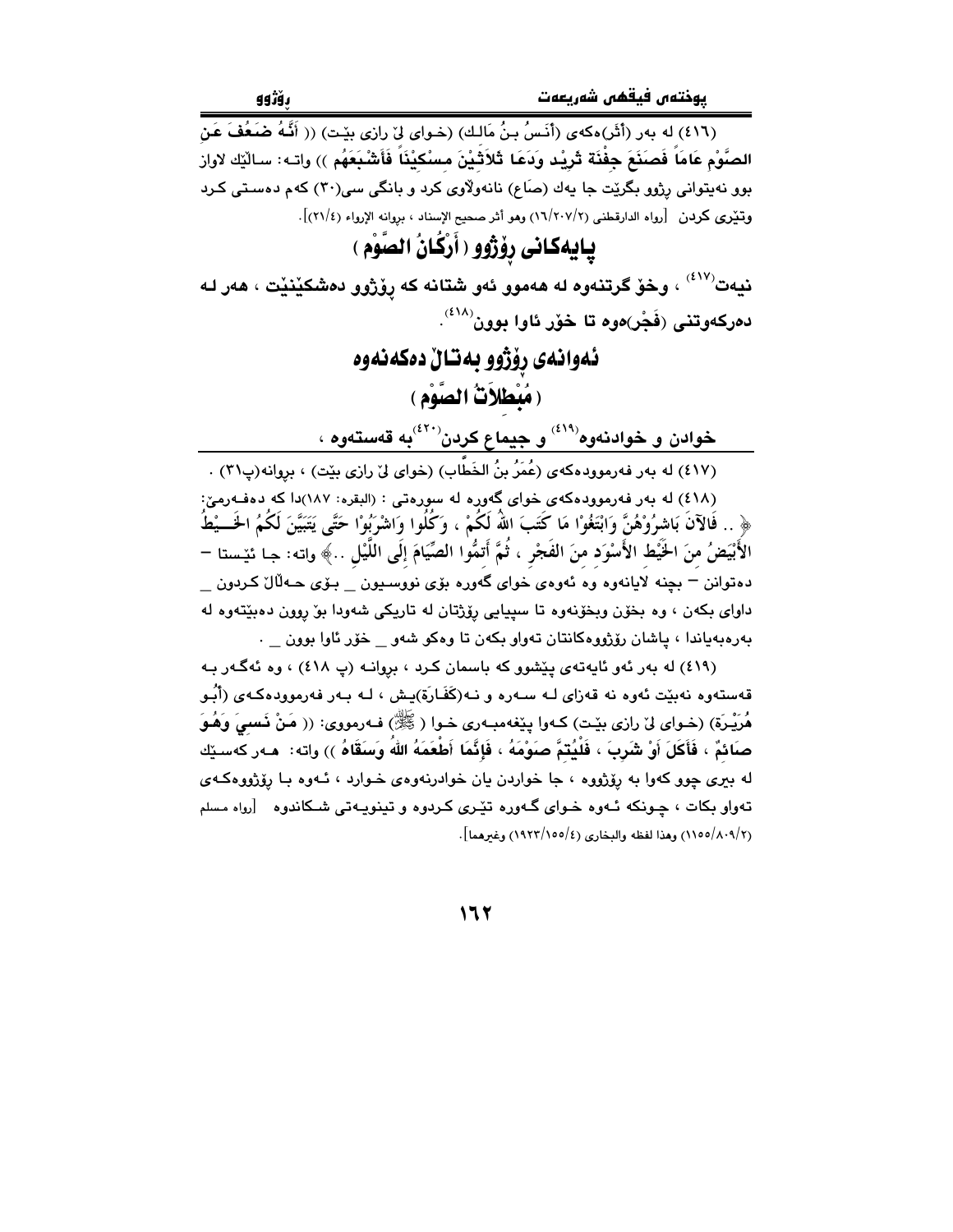(٤٢٠) له بهر ئايەتەكە يېشوو بروانه (پ٤١٨) ، وه ئەگەر بە قەستەوە جيماع بكات ، ئـەوە دهبيّت قەزاي بكاتەوه و(كَفَارَة)يش بدات ، له بەر فەرموودەكەي (أَبُو هُرَيْرَة) (خواي ليْ رازي بِيّتِ) کەوا فەرمووى: لە کاتێِکدا کە ئێمە لاي پێفەمبەرى خوادا (ﷺ) دانـشتووبوين پياوێـك هاته لاي ووتي: ئەي يێغەمبەرى خـوا تياچـووم ، فـەرمووي: (( مَا لَكَ ؟ )) واتــه: چـيته ؟ فهرمووی: جیماعم له گهڵ ژنهکهمدا کرد و به رِۆژوویش بـووم ، پێغهمبـهری خـوایش ( ﷺ) فەرمووى: (( هَلْ تَجِدُ رَقَبَةُ تَعْتَقَهَا ؟ )) واتـه: ئايـا بەندەيـەكت ھەيـە ئـازادى بكـەيت؟ ووتي: نهء ، فـهرمووي: (( فَهَلْ تَسْتَطيْعَ أَنْ تَصوُوْمَ شَهْرَيْنِ مُتَتَبابِعِيْنِ ؟ )) واتـه: ئـهي دهتوانيت دوو مانگ به سەر يەكەوە رۆژوو بگريت ؟ ووتى: نەء ، فــەرمووى: (( فَهَلْ تَـْجِـدُ إطْعَامِ ستِّيْنَ مسْكيْنَاً ؟ )) واتـه: ئـهي ههتـه خـواردني شهسـت كـهم دهسـت بـدهيت ؟ ووتي: نهء ، (أَبُو هُرَيْرَة) (خواي ليْ رازي بِيْت) فهرمووي: جا پيَغهمبهري خوا (ﷺ)بيِّ دهنگ بوو ، جا ئٽمه لهو حالّهتهدا بووين ، سهڢتهيهکي خورمايان بۆ پٽغهمبهري خوا(ﷺ) هێنا ، جا فهرمووي: (( أَيْنَ السَّائلُ ؟ )) واته: كوا ئهوهي يرسياري كرد ؟ ئـهويش ووتـي: مـنم ، فهرمووي: (( خُلْا هَذَا فَتَصَلَّقْ بِه )) وإنه: ئهمه بيهو برق بيبهخشه ، جـا پياوهكـه ووتـي: ئايا بـه سـهر لـه خـوّم هـهزار تـردا ئـهى يێغهمبـهى خـوا ؟ ده بـهخوا لـه نێـوان هـهردوو (حَرَّة)هكەي (مَديْنَه)دا مالّيّك نييە لـه مـالّي مـن هـەژارتر بيّـت ، جـا يـيّغهمبـەرى خـوا (ﷺ) يێِکەنى تا دگانەکانى دەرکەوت ، ياشان فەرمووى: (( أَطْعِمْهُ أَهْلَكَ )) واتە: برۆ بيدە بـە كهس و كارى خوّت با بيخـوّن [رواه البخـارى ( ١٩٣٦/١٦٣/٤) ومسلم ( ١١١١//٧٨١/٢) وغيرهمـا ، وه لــه روابسه تي أبيو داوڊ (٢/٣٩٢/٧٨٦) وابين ماجيه (١/١٦٧١/٥٣٤) : بيٽغه ميسه ري خيوا ( هَ ﷺ) بيه يياوهكهى ووت : (( وَصُمْ يَوْمَاً مَكَانَهُ )) واته: وه روْژَيْك لـه جيـاتى بگێرهوه . ومـى روايـة صحيحة ، بروانه الإرواء(٤/-٩-٩٢و١٤) وصحيح إبن ماجة(١٣٥٦)].

(حَرَّة) : زەوپيەكى نزمە لە(مَديْنَه)دا بەردەكانى رِەشە ، دەلْيٚيت سوتاوە .

وه حەيزو زەيسانى<sup>(۲۱)</sup>، وه خۆ رشانەوه<sup>(۲۲)</sup> . ئەوەي سوننەتە رۆژووان بيكات ( آدَابُ الْصَلَّيَامِ )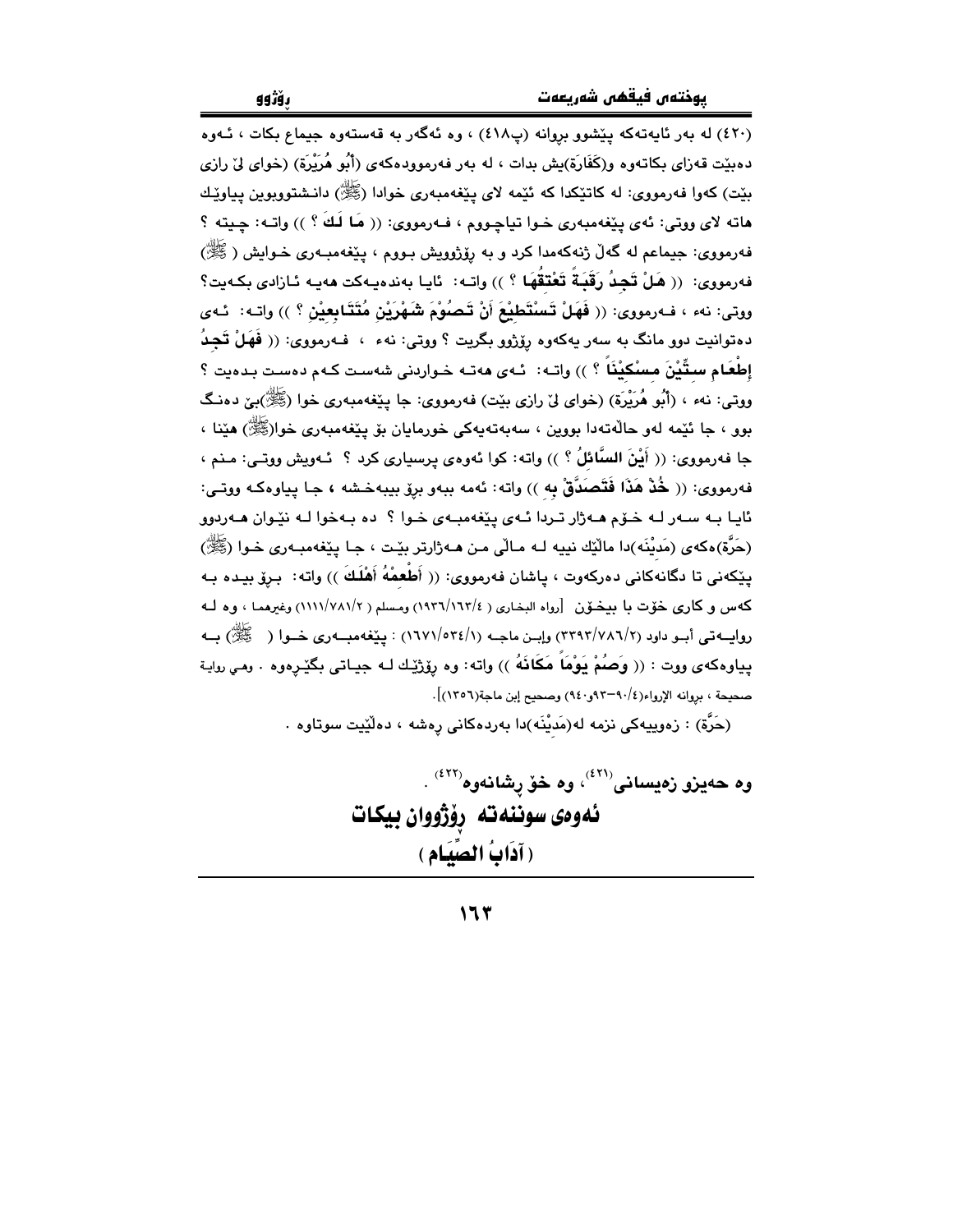| روّزوو | پوختەں فيقھى شەريعەت |
|--------|----------------------|
|        | دواخستني يارشێو کردن |

(٤٢١) ئەگەر لە كۆتايى رۆژەكەشدا بێت لە بەر يەكراى(إجْمَاع)ى زانايان لـه سـەرى ، بروانه [فقه السنة (٢٩٢/١)].

(٤٢٢) له بهر فهرموودهکهی (أَبُو هُرَيْرَة) (خوای ليّ رازی بێت) کـهوا پێفهمبـهری خـوا (ﷺ) فەرمورى : (( مَنْ ذَرَعَهُ القَيْءُ فَلَيْسَ عَلَيْه قَصْبَاءٌ ، وَمَنْ اسْتَقَاءَ عَمْدَاً فَلْيَقْض )) واته: هەر كەسىيّك رشانەوە زۆرى بۆ هيّنا و بـەرۆژوو بـوو ئـەوە قـەزاى لـە سـەر نييــە ، وە ئهگەر خۆی خۆی بېشنینیتموه ئەوه بـا قــەزای بکاتــەوه [رواه أبـو دا ود (٢/٧٧٦/٢) والترمـذی (٢/٩٨/١/) وإبن ماجه (١٦٧٦/٥٣٦/١) وغيرهم وهو حديث صحيح ، بروانه الإرواء(٩٣٠) وصحيح الجامع (٦٢٤٢)].

(٤٢٣) له بهر فهرموودهکهي (زَيْدُ بنُ ثَابِت) (خـواي ليّ رازي بِيّـت) کـهوا فـهرمووي: (( تَسَحَّرْنَا مَعَ النَّبِيِّ ( ﷺ) ثُمَّ قَامَ إِلَـى الـصَّلَاة ، قَالَ أنَـس: قُلْتُ: كَمْ كَـانَ بَـيْنَ الأذَان وَالسُّحُوْرِ ؟ قَالَ: قَدْرُ خَمْسيْنَ آبَـةً )) واته: له گەلْ بيێغەمبەرى خوادا ( ﷺ) پارشێومان كرد ، پاشان هەلسا بۆ نوێز – نوێژي بـهياني – ، (أَنَس) (خـواي ليٌ رازي بێت) فـهرمووي: منيش پَيْم ووت: ماوهي نَٽِوان بانگ و پارشٽوهکه چـهندٽِك بـوو ؟ فـهرمووي: بـه ئـهنـدازهي خوێندنه<code>ووی یه</code>نجا(٥٠) نایهت بوو [رواه البخاری (١٩٢١/١٣٨/٤) ومسلم (١٠٩٧/٧٧١/٢) وغیرهما].

#### تێبيني:

.<br>وه ئەگەر دەنگى بانگى بيست وخـواردن يـان خواردنــەوەي بــه دەســتەوە بـوو ، ئــەو دهتوانێت ليٌبي بخوات و بخواتهوه ، له بهر فهرموودهکهي (أَبُو هُرَيْرَة) (خواي ليٌ رازي بێت) كهوا بِيَغْه،بهرى خوا ( ﷺ) فهرمووى: (( إِذَا سَمَعَ أَحَدُكُم الشِّدَاءَ وَالإِذَاءُ عَلَى يَده فَلاَ يَـضَعْهُ حَتَّـى يَقْـضـىَ حَاجَتَـهُ مثْـهُ )) واتـه: ئەگـەر بـەكێكتان دەنگـى بـانگى بيـست و پەرداخەكەي بە دەستەوە بوو ، ئەوە با داي نەنات تا يێويستى خـۆي لى بـەجىّ دەھێنێت [رواه أبــو داود (٢/رقــم/٢٣٥٠) والحــاكم (٤٢٦/١) وهــو حــديث صــحيح ، بروانـــه المــشكاة(١٩٨٨) السلــسلة الصحيحة(١٣٩٤) وصحيح الجامع (٦٠٧)].

وخۆگرتنهوه له کار و گوفتاری خراپ وبێ سوود<sup>(٤٢٤)</sup>، وزیاتر کۆشش کردن لــه پهرســتن وقورئــان خويْندنــدا<sup>(٤٢٥)</sup>، وپهلــه كــردن لــه شــكاندنيدا يــاش خۆر ئاوا بوون<sup>(٤٢٦)</sup> ،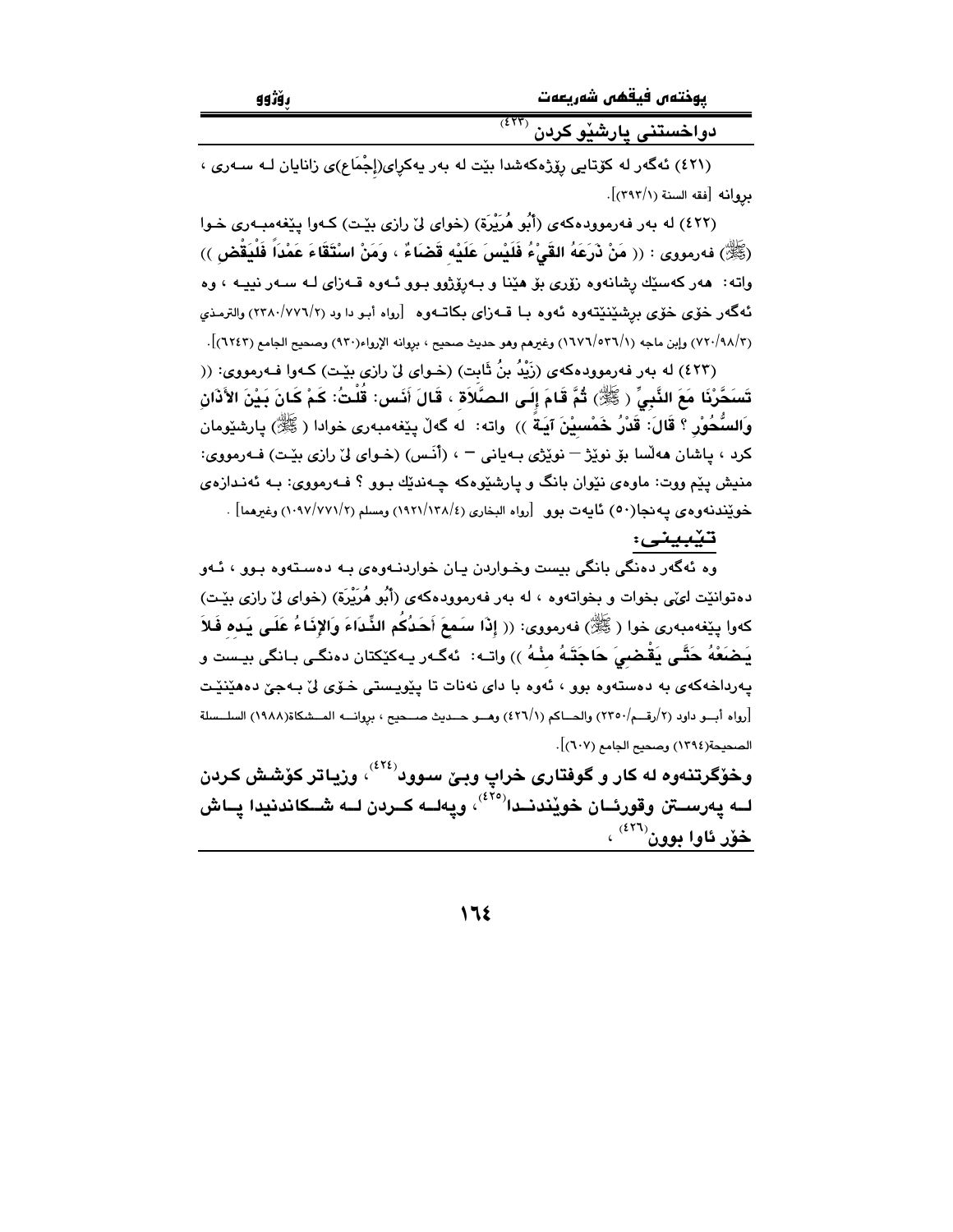.<br>(٤٢٤) له بهر فهرموودهکهي (أَبُو هُرَيْرَة) (خواي ليٌ رازي بيّت) کـهوا يـيّغهمبـهري خـوا (ﷺ) فەرمورى: (( مَنْ لَمْ يَدَعْ قَوْلَ الرُّوْرِ وَالعَمَلَ بِه ، فَلَيْسَ للَّه حَاجَةٌ في أَنْ يَدَعَ طَعَامَهُ وَشَيْرَابَهُ ﴾) واته: "هەر كەسئِك واز نەھێنى لـه ووتـه و كـردارى خـراپ و درق ، ئـهوه خوای گـهوره هـیـچ پـێویـستـی بـهو نبیـه واز لـه خـواردن و خواردنـهوهی بێنــێ [رواه البخاری (١٩٠٢/١١٦/٤) وأبو داود (٤٨٨/٦/ ٣٤٥/٤٨٨).

(٤٢٥) له بهر فهرموودهکهي (إِبْنُ عَبَّاس) (خوابيان ليّ رازي بِيّت) کـهوا فـهرمووي: (( كَانَ رَسُوْلُ الله ﴿ ﷺ) أَجْوَدَ الذَّاسَ ، وَكَانَ أَجْوَدُ مَا يَكُوْنُ فِي رَمَضَانَ حِيْنَ يَلْقَاهُ حِدْرِيْلُ ، وَكَانَ بَلْقَاهُ في كُلِّ لَيْلَةٍ منْ رَمَضْانَ فَيُدَارِسُهُ القُرْآنَ ، فَلَرَسُوْلُ الله ( ﷺ) أَجْوَدُ بِالخَيْرِ مِنَ الرِّيْحِ المُرْسَلَة )) واتـه: يێغەمبـەرى خـوا ( ﷺ) لـه هـﻪموو خـﻪلْكى .<br>خێراتر و سهخی تر بوو له چاکه کردندا ، وه له رِهمهزانـدا لـ<mark>ه هـ</mark>ـهموو کاتـهکانی تـر خێراتـر دهبوو له جاکه کردندا ، کاتێك که(جبْریْل)ى یێ دهگهیشت ، وه (جبْریْل) (عَلَیْه السَّلام) لـه هـهموو شـهوێکي رهمهزانـدا بــِيِّي دهگهيـشت ، تـا تـهواو دهبـوو ، بيێفهمبـهري خـوا ( ﷺ) قورئانی به سەردا دەخوێندەوە ، جا ئەگەر ( جبْریْل) یی٘ی بگەیشتایە لـه بـای تیـِژ خێراتـر دهبوو له جاكهكردندا [رواه البخاري (٦/٢٠/١) ومسلم (٢/٢٠٨/١٨٠٢)].

(٤٢٦) له بهر فهرموودهکهي (سَهْلُ بْنُ سَعْد) (خـواي ليّ رازي بێت) کـهوا پێغهمبـهري خوا (ﷺ) فەرمورى: (( لاَ يَرْالُ الذَّاسُ بِخَيْرٍ مَا عَجَّلُوا الفَطْرَ )) واته: بەردەوام خـﻪلْكى لـه خيّــردان تــا يـهلــه لــه رۆژوو شــكاندن(إفْطَــار)دا بكــهن [رواه البخـاري (١٩٨٤/١٩٨/٤) ومـسلم (١٠٩٨/٧٧١/٢) وغيرهما].

وه سـوننـهتي پێغهمبـهري خـوا (ﷺ) وا بـووه ، ئهگـهر بـه رۆژوو بوايـه فــهرماني بـه يپاوێك دەكرد سـەر بكەوتايەتــه سـەر شـتێك ، جـا ئەگـەر بيوتايـه خـۆر ئـاوا بـوو رۆژووى دهشكاند [رواه إبن خزيمة (٢٠٦١) والحاكم (٤٣٤/١) وصححه على شرط الشيخين بروانه صفة الصوم النبي (ﷺ) (٤٠) ، وه له م بارهيهوه فهرمووده و (آثار) ي تر زوّره بروانه صفة الصوم النبي (ﷺ) (٦٢-٦٤)]. وهسوننهته به خورمای تهر بيشكێنێت ئهگەر هەبوو يان به هەر خورمايەكىتر يان به چەند قومێکي ئاو ئەگەر خورما نەما<sup>(٤٢٧)</sup> وه لـه کـاتي شکاندنيشىدا دوعای خیّر بکات<sup>(٤٢٨)</sup>

ئەوانەى بۆ رۆژو وان دروستە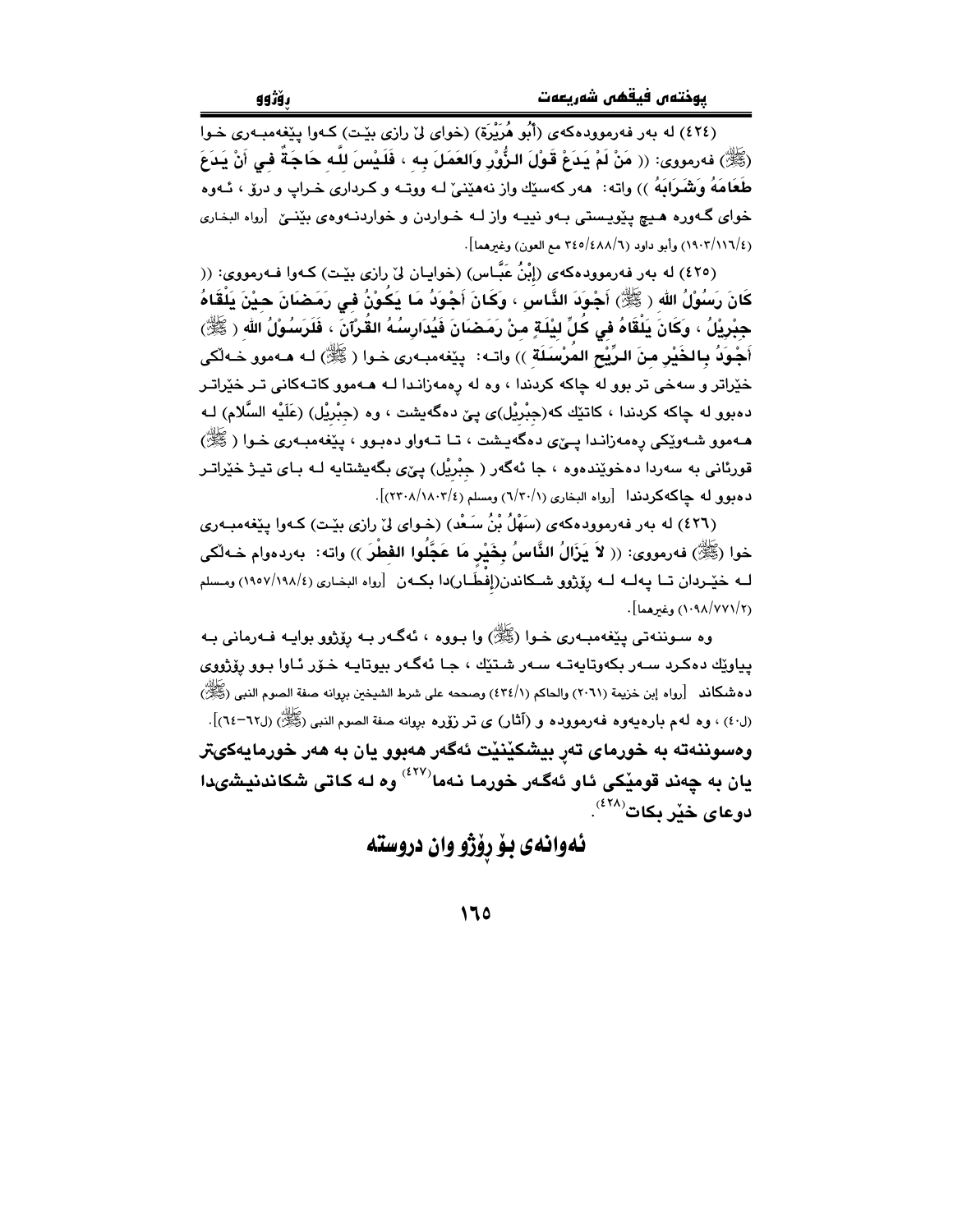( مَا يُبَاحُ للصَّائم )

خسق فيُنسك كردنسەوه بسبه ئساو<sup>(٤٢٩)</sup>، وئساو هەلّدانسيە دەم لووتسىدا به بیْ هەلْمژین $\overset{(\mathfrak{X}^{\mathfrak{X}})}{\rightarrow}$ 

(٤٢٧) له بـ٥ر فهرموودهكـهي (أنَّـس) (خـواي ليِّ رازي بيِّـت) كـهوا فـهرمووي: (( كَانَ رَسُوْلُ الله ﴿ ﷺ) يُفْطِرُ عَلَى رُطَبَاتٍ قَبْلَ أَنْ يُصِلِّي ، فَإِنْ لَمْ تَكُنْ رُطَبَاتٌ فَعَلَى تَمَرَات ، فَإِنْ لَمْ تَكُنْ حَسَا حَسَوَاتٍ منْ المَاء )) واته: ۚ يێغهمبهري خوا ( ﷺ) رێژووي بـه ڇـهند تەرە خورمايەك دەشكاند يێش ئەوەي نوێژ بكات ، جا ئەگەر تەرە خورما نەبووايە ئەوە بە چەند خورمايەك <sup>–</sup> لە جۆرەكانى تر<sup>–</sup> وە ئەگەر ئـەويش نەبوايـە ئـەوە چـەند قومێك ئـاو*ى* ده خوارد هو ه [رواه أبو داود(۲/رقم/۲۵۹۲) والترمذي(۲/۲/۱۰۲/۲) وهو حديث حسن صحيح ، بروانه صحيح أبـي داود(۲۰٦٥)].

(٤٢٨) لــه بــهر فهرموودهكــهي (إِبْـنُ عُمَــرٍ) (خوايــان ليّ رازي بيّـت) كــهوا فــهرمووي: يێغەمبــەرى خــوا (ﷺ) ئەگــەر رۆژووي بــشكاندايە دەيفــەرموو: (( فَهَـبَ الظَمَـأُ وَابْتَلَـت العُرُوفْق ، وَثَبَتَ الأَجْرُ إنْ شَاءَ الله )) [رواه أبو داود (٢/٤٨٢/١) وهو حديث حسن بروانه صحيح أبي داود (٢٠٦٦)].

(٤٢٩) له بهر فهرموودهکهی (أَبُوبَكْر بْـن عَبْـدالرَّحْمَن) (رِهحمـهتی خـوای لیّ بێت) لـه ههنديّك له هاوهلاني پَيْغهمبهري خواوه (ﷺ) (خوايان ليّ رازي بيّـت) كـهوا فهرموويـهتي: (( لَقَدْ رَأَيْتُ رَسُوْلَ الله ﴿ ﷺ) بِالعَرْجِ يَصُبُّ عَلَى رَأْسه المَاءَ وَهُوَ صَائمٌ منَ العَطَشِ أَوْ منَ الحَرِّ )) واته: ۖ بينيم يێغهمبەرى خوا ( ﷺ) ئاوي دەكردە سەريا و بەرۆژوويش بوو ، لە تينويّتيدا يان له گەرمادا [رواه أحمد (٢٧٦/٥) وأبوداود (٢/رقم/٢٣٦٥) وهو حديث صحيح ، بروانـه صحيح أبي داود (٢٠٧٢)].

وه له بهر فهرموودهکهي (عَائشَةٌ و أُمِّ سَلَمَة) (خوابان ليّ رازي بيّت) فـهرموويان: (( أَنَّ رَسُوْلَ الله ﴿ ﷺ) كَانَ يُدْرِكُهُ الفَجْرُ وَهُوَ جُئُبٌ مِنْ أَهْلِه ثُمَّ يَغْتَسِلُ وَيَصُوْمُ )) واتـه: يێغەمبەرى خوا (ﷺ) بەرە بەيانى بە سەردا دەھات و لەش گرانيش بوو لە – جيماع كردن له گەلٌ – خێزانەکانى ، ياشان خۆي دەشۆرد و بە رۆژوويش دەبوو – واتە بەردەوام دەبوو له رۆژوو گرتنـهکه یدا و نـه یدهشکاند — [رواه البخاری (١٤٢/١٤٢/١) ومسلم (١١٠٩/٧٧٩/٤) وغیرهما].

(٤٣٠) له بهر فهرموودهكهي (لَقيْطَ بنُ صَبْرة) (خواي ليّ رازي بيّت) كـهوا ييّغهمبـهري خوا ( ﷺ) فەرمووى: (( .. وَبَالِغْ في الإِسْتَنْشَاقِ إِلاَّ أَنْ تَكُوْنَ صَائِمَاً )) واته: ... وه له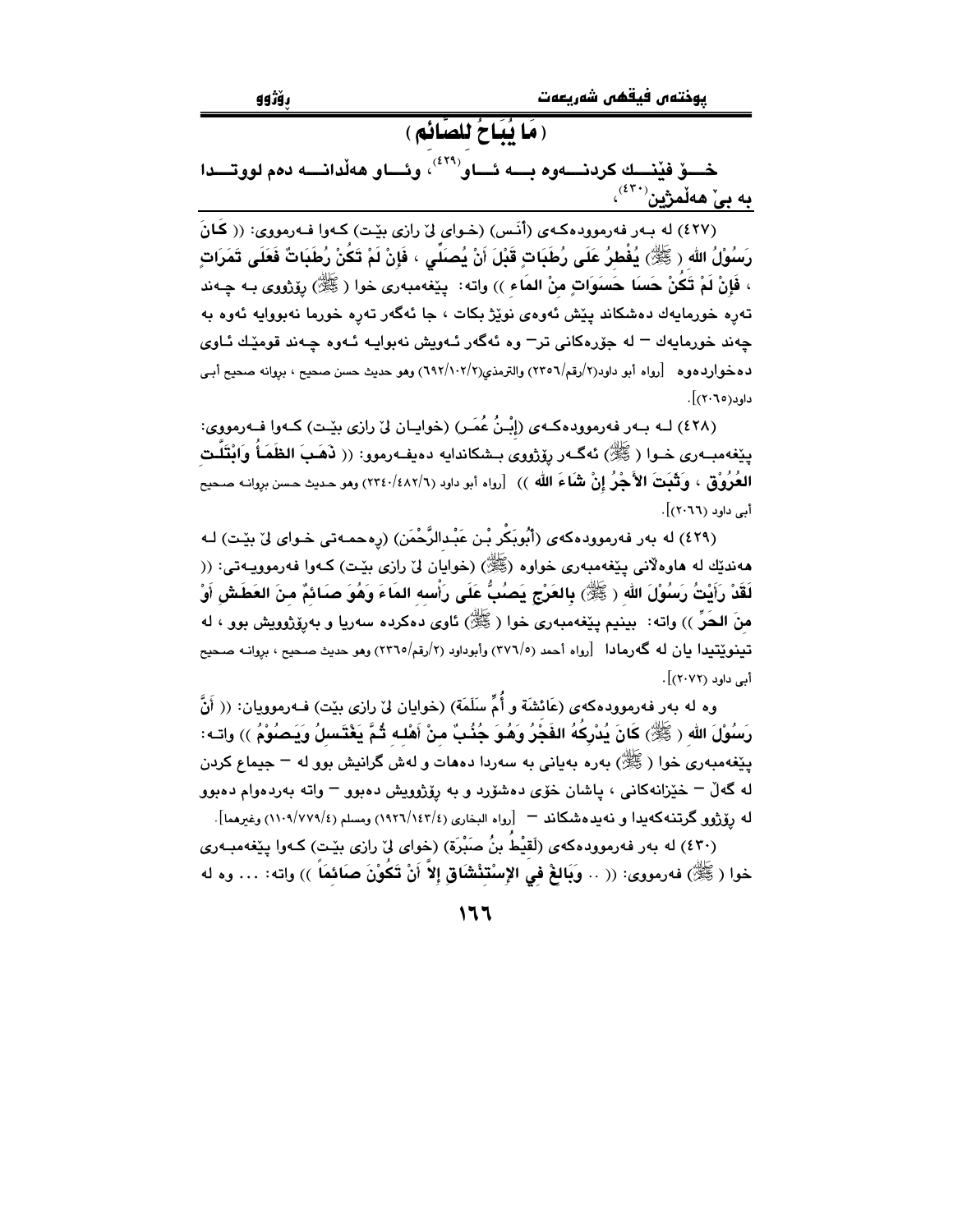ئاو هەلدانە لووتتدا زيادە رەوي بكە مەگەر بـە رۆژوو بېيـت – واتـە ئەگـەر بـە رۆژوو بويـت ـ<br>ئـُهوه (مُبَالَغَةّ) مهكه — [رواه أبو داود (١٤٤/٢٣٦/١) وهو حديث صحيح ، بروانه صحيح أبي داود (١٣١)]. وكهلّه شاخ وخويّن گرتن<sup>(٢١)</sup>، وماچ كردني خيّزان بوّ كهسيّك خوّگر بيّت<sup>(٤٢٢)</sup>، ومانهوه به لهش گرانی<sup>(٤٣٢)</sup>، وبهردهوام بوون له سهر رِوْژووهکهی تا پارش<u>ێ</u>وی رۆژى داھاتوو نەك زياتر<sup>(٤٢٤)</sup>، وسيواك كردن وبۆن خۆ خۆش كردن ورۆن لـه <u>خۆ</u>دان<sup>(٤٣٥)</sup>.

(٤٣١) له بهر فهرموودهکهي (إِبْنُ عَبَّاس) (خوايـان ليّ رازي بێت) کـهوا فـهرمووي: (( إِحْتَجَمَ النَّبِيُّ ( ﷺ) وَهُوَ صَائِمٌ )) واته: پێغهمبـهرى خـوا ( ﷺ) كه له شـاخ(حجَامَـه)ى کرد له کاتێکدا که به پۆژوویش بـوو  $\,$ رواه البخـاری (١٩٢٤/١٧٤/٤) وأبـوداود (١٩٨/١/٥/٤٩٨/١) و الترمـذي (٢٧٢/١٢٧/٢) بزياده (( ..وَهُوَ مُحْرِمٌ )) واته: وه له كاتيْكدا كه له نُيحراميشدا بوو ].

تێبينى:

بهلام ئەگەر ترسا لە خۆى كەوا بەرگەى نـەگرێت ، ئـەوە بـاش نییـە(حجَامَـة) بكـات ، (ثَابِتُ البِناني) دەفەرمىّ : پرسيار له (أَنَسُ بنُ مَالـك) كـرا (خـواي لىّ رازى بِيّـت): (( أَكَفْتُمْ تَكْرَهُوْنَ الحجَامَةَ للصَّائم ؟ )) واته: ئايا ئێوه كهڵه شاخ كردنتان بـه بـاش نـهدهزانى بـوٚ رِفِرْووان ؟ (أَنَس)يش فهرمووي: (( لاَ ، إلاَ منْ أَجْلِ البِصْعُفِ )) واته: نهء ، مهگهر له بهر لاوازي [رواه البخاري ( ١٧٤٠/١٧٤/٤)].

وه به ههمان شێوه بۆ کەسێکیش بیەوێت خوێن ببەخشێت ئەگەر لـه خـۆی ترسـا ، ئهوه باش نييه به رۆژوو بێت و خۆێن بدات .

(٤٣٢) له بهر فهرموودهكهي (عَائشَة) (خـواي ليّ رازي بيّـت) كـهوا فـهرمووي: (( كَانَ النَّبِيُّ (ﷺ) يُقَبِّلُ وَيُبَاشِرُ وَهُوَ صَائِمٌ ، وَكَانَ أَمْلَكَكُمْ لِإِرْبِهِ )) واتــه: ۖ يِيٚغهمبـهرى خـوا (ﷺ) ماڃي – خێزانهکاني – دهکرد و نزيکيانيش دهکهوتهوه له کاتێکدا کـه بـه رۆژوويـش بوو ، وه ئـهو لـه هـهمووتان خـوّكر تـر بـوو [رواه البخاري (١٩٢٧/١٤٩/٤) ومسلم (١١٠٦/٧٧٧/٢). وغيرهما].

(٤٣٣) لــه بــهر فهرموودهكــهي (عَائــشَة وَ أُمِّ سَـلَمَة) (خوايــان ليّ رِازي بيّــت) بروانــه  $\cdot$ (٤٢٩ع)

(٤٣٤) له بهر فهرموودهکهي (أَبُو سَعيْد الخُدْريِ) (خـواي ليٌ رازي بيّـت) کـهوا بيـستي يِيّفهمبهري خـوا (ﷺ) دهيفـهرموو: (( لاَ تُوَاصـلُوْا ، فَأَيُّكُمْ أَرَادَ أَنْ يُوَاصـلَ فَلْيُوَاصـلْ

 $17Y$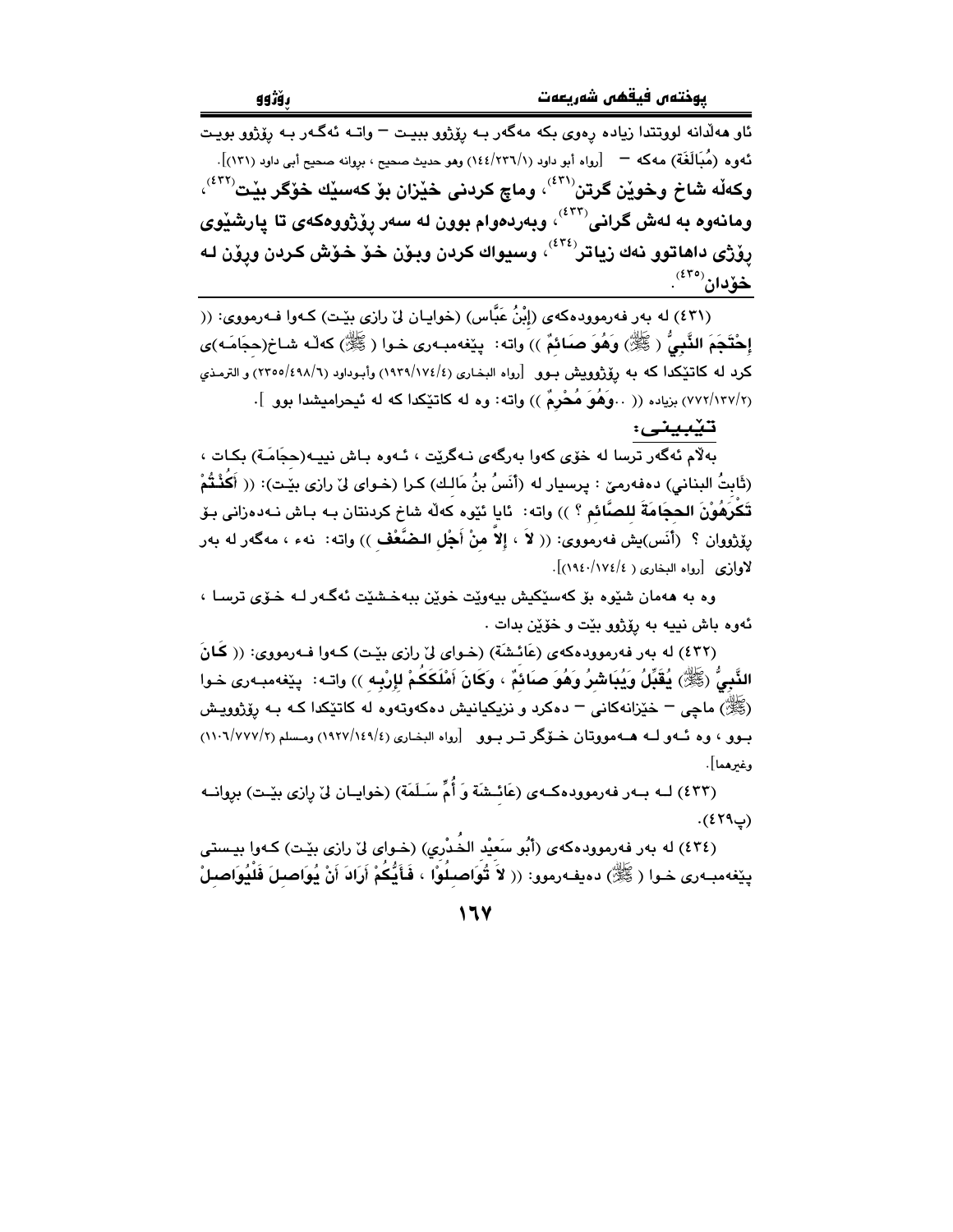ـ<br>حَتَّـى الـسَّـحَر )) واته: بەردەوام مەبن <sup>ـــ</sup> لە سەر رۆ<u>ڑوو</u> گـرتن بـه بـێ شـكاندن دوو رۆژ بـه سەر يەكدا – جا ئەگەر يەكێكتان ويستى بەردەوام بېێت ، با بـەرودەوام بێت تـا يارشـێو− ى رۆژى داھاتوو - به ووتيان : ئەي يێغەمبەرى خوا خۆت بەردەوام دەبيت - دوو رۆژ بـه سـەر يەكـدا – ، فـەرمورى: (( لَـسْتُ كَهَيْئَـتـْكُمْ ، إِنِّـى أَبِيْتُ لـىْ مُطْعمٌ يُطْعمُنـى وَسَاق يَسْقَيْنَ )) واته: من وهكو ئَيْـوه نـيم ، مـن شـهو دهمێنمـهوه خـواردن بهخـشێك – خـواي گەورە – تێرم دەكات و ئاو بەخشێك تىنوێتىم دەشكێنێت [رواه البخارى (١/ ١٩٦٧) وأبـو داود (٦٨٧/٦) ٢٣٤٤ مع العون)].

(٤٣٥) بنه رهت له به كار هيّناني ئهم شتانهدا حـه لالى سـوننهته.. وه هـيج بەلگەيەكيش نييە لەو بنەرەتە لاي بدات .

> رۆژووى سوننەت (صِيَامُ النَّطَوَّعِ)

شەشەڵە – شەش رۆژى مانگى(شَوَّال) – <sup>(٤٣٦)</sup>، و نۆمينـەى حاجيـان – نوْ روْژى يەكەمى مانگى(نُو الحجَّة) – بە گشتى<sup>(٥٢٧)</sup> ، و روْژى عەرەفە \_ كە نۆيەم رۆژە \_ بە تايبەتى<sup>(٤٢٨)</sup> ، بۆ كەسێك لە حەجج دا نەبێت<sup>(٤٣٩)</sup> ،

تيبينى :

مهروهها کل و قــهتره لــه چـاو کـردن و دهرزی لیّ دانــیش دروســته ، بـه مــهرجێك دهرزييهکه بۆ خۆراك دان نەبێت ، چونکه ئەگـەر بـۆ خـۆراك دان بێت ئـەوه وەکـو خـواردن وحْواردنهوهيه و رۆژوو دەشكێنێت ، بروانه [(فقه الصيام ڧ الإسلام) لأحمد مصطفى سليمان (ل: ١١٦– ١٢١) و(حقيقة الصيام) لشيخ الإسلام إبن تيميـة وه (زاد المعـاد) لإبـن القـيم الجوزيـة]. وه تُـيمـامـى (البُـخَـارى) فه رموويه تى: وَ لَمْ يَرَ أَنَس وَالحَسَن وَإِبْرَاهِيْم بِالكُحْل للصَّائم بَأْسَـاً ۚ [صحيح البخارى (١٥٣/٤) مع الفتح].

(٤٣٦) لــه بــهر فهرموودهكــهي (أَبُــو أَيُّــوب الأَنْــصَارِي) (خــواي ليّ رازي بيّـت) كــهوا يێفەمبەرى خوا (ﷺ) فەرمورى: (( مَنْ صَامَ رَمَضَانَ ، ثُمَّ أَتْبَعَهُ سِتًّا مِنْ شَوَّالٍ ، كَانَ كصبيَام الدَّهْرِ )) واته: هەر يەكێك رەمەزان بگرێت ، ياشان شەش رۆژى شەوال بە دوايدا بگرێت ، وهك ئهوه وايه ههموو ژيياني بـه رۆژوو بـوو بێت [رواه مـسلم (١١٦٤/٨٢٢/٢) وابـو داود ( ٢٤١٦/٨٦/٧) مع العون) وغيرهما].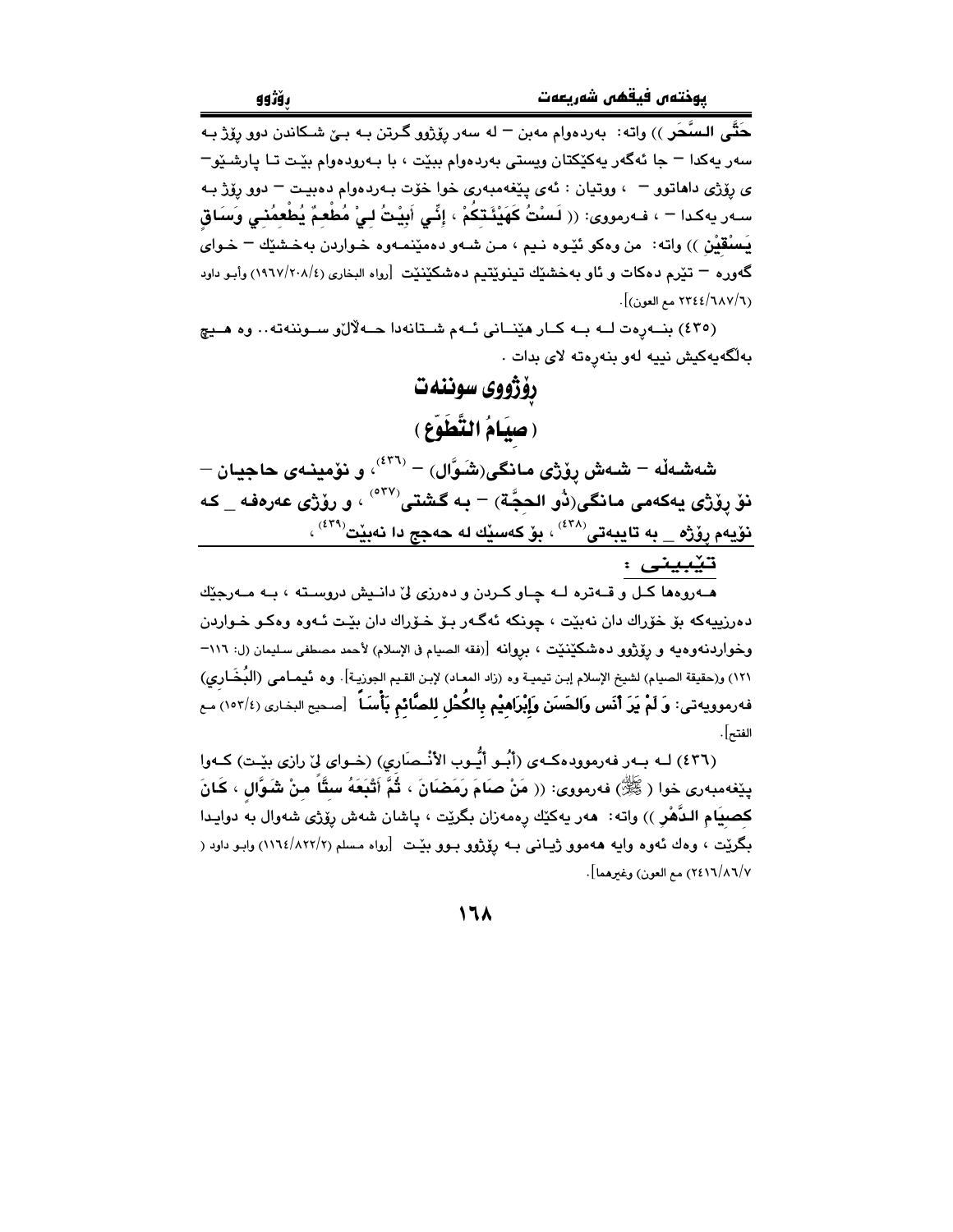.<br>(٤٣٧) له بهر فهرموودهكهي (هُنَئِدَةُ بنُ خَالِدٍ) له خِبْزانهكهبهوه بُهويش له ههندتك لـه خێزانهکانی پێفهمبهری خواوه (خوایان لیّ رازی بێت) کهوا فـهرمووی: (( کَانَ رَسُولُ الله ( ﷺ، بَصُوْمُ تَسْعَ ذيْ الحجَّة ، وَيَوْمَ عَاشُوْرَاءَ ، وَثَلاَثَةَ أَبَّام منْ كُلِّ شَهْرٍ أَوَّلَ إِثْنَـٰن منَ الشَّهْرِ وَالخَميْسَ )) واته: بِيْغەمبِـەرى خـوا (ﷺ) رۆزروى نـۆ رۆزى (ذُو الحجَّـة) و رۆژوي عاشورا و سے رۆژې له هەموږ مانگێکدا – پەکەم دووشـەممەي مـانگ ويێـنج شه ممه ي " دهگرت  $\lfloor$ رواه أبو داود(۲/۸۱۰/۲) وغیره ، وهـو حـدیث حـسن ، حـسنه الـشیخ عبـد القـادر الأرناؤوط في تخريج جامع الأصول(٣٢٠/٦) ].

(٤٣٨) لـه بـه, فه,موودهكـهي (أُسُو قَتَبابَة) (خيواي ليّ رازي بِيّت) كـهوا فـه,مووي: پرسپاریان لـه بِيْغهمبـهري خـوا ( ﷺ) کـرد دهريـارهي رۆژوو گـرتن لـه رۆژي عهرهفـهدا ؟ ئـهويش فـهرمووى : (( يُكَفِّرُ الـسَّنَةَ المَاضـيَةَ وَالبَاقيَـةَ )) واتـه: تـاوانى سـالّى ييّـشوو وسـالّي داهـاتوو دادهيۆشـێت . وه پرسـڀاريان ليّ كـرد لــه بــارهى رۆزوو گـرتن لــه رۆزى (عَاشُوراء) دا ؟ سُويش فـهرمووي: (( يُكَفِّرُ السَّنَةَ المَاضيقَ )) واتـه: تـاواني سـالَّيْكي يێشوو دادهيۆشێت [رواه مسلم (١٨١٨/٢/١١٦٢)].

(٤٣٩) لـه بـهر فهرموودهكـهي (أُمٍّ فَـضْل بِنْت الحَارِث) (خـواي ليّ رازي بيّـت) (( أَنَّ نَاسَاً تَمَارَوْا عَثْدَهَا يَـوْمَ عَرَفَةَ فـِي صَـوْمِ النَّبِـيِّ ۚ رَﷺَ ﴾ ، فَقَالَ بَعْـصُهُمْ: هُـوَ صَـائمٌ ، وَقَالَ بَعْضُمْ: لَيْسَ بِصَائِم . فَأَرْسَلْتُ إِلَيْهِ بِقَدَحٍ لَبَنْ وَهُوَ وَاقِفٌ عَلَى بَعِيْرِهِ فَشَرِبَهُ )) واتـه: خەلكانىيك لە لايدا دوو بەرەكييان دەكرد لە رۆژى عەرەڧەدا لـە بـارەي رۆژووى پێغەمبـەرى خواوه (ﷺ) جا ههندٽِکيان وويتان: ها به روڙوو ، وه ههندٽِکي تريشيان ووتيان : بـه روڙوو نيپه ، جا منيش پهرداخٽِکي شعرم بِوْ نارڊ ، وه ئهو وهستابوو به سهر ووشترهکهپهوه له – كيّسوى – عەرەفىەدا ، جيا لويْسى خىواردەوە [رواه البخيارى (٤/١٩٨٨/٢٣٦) ومىسلم (٢/٧٩١/٢) (١١٢٢/٧٩١) وغيرهما].

وه مــانگی(مُحَــرَّم) بــه گــشتی $\mathfrak{t}^{(i)}$  ، و پۆژی نۆیــهم و دهیــهم(عَاشُــوْرَاء)ی بــه تايبەتى<sup>(نۇن</sup>) وە زۆربەي رۆژەكانى مانگى(شَعْبَان)<sup>(ئۇن</sup>) ، و رۆژانى دوو شەممە و پێۣ<mark>نج شەممەی ھەموو ھەفتەيەك<sup>(٤٤٢)</sup>،</mark>

(٤٤٠) له بهر فهرموودهکهي (أَبُو هُرَيْرَة) (خواي ليّ رازي بيّت) کـهوا پيّغهمبـهري خـوا (ﷺ) فەرمورى: (( أَفْضَلُ الصِّيَام بَعْدَ رَمَضَانَ شَهْرُ الله المُحَرَّمُ ، وَأَفْضَلُ الصَّلاَة بَعْدَ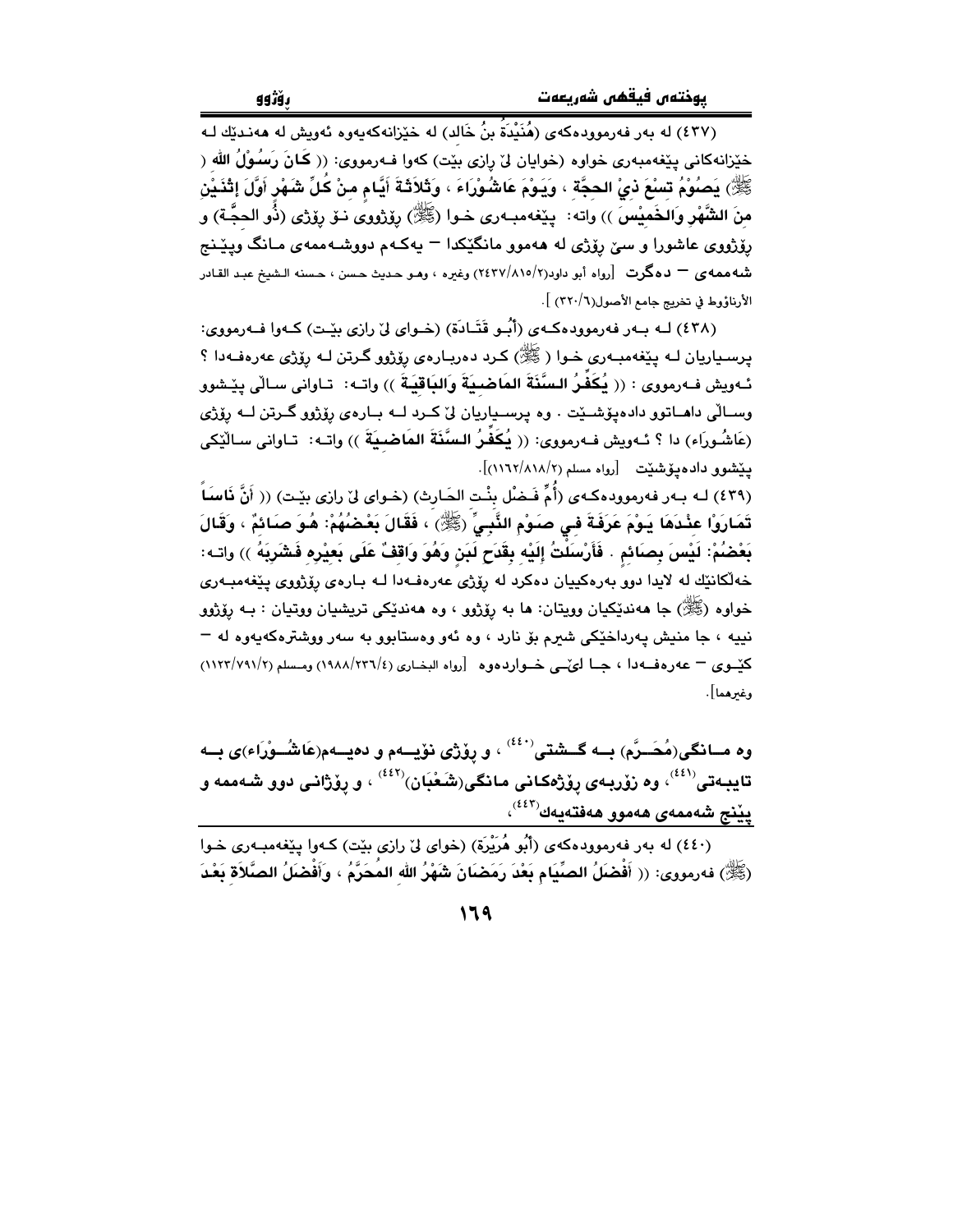ا**لفَرِيْضَة صَلاَةُ اللَّيْل** )) واته: باشترين رِوْزْوو له پاش رِهمهزان مانگی خوای موحهڕرِهمه ، وه باشترین نویز ییاش فه رزهکان شهو نویزییه [رواه مسلم (۱۱۶۲/۸۲۱/۲) وابوداود (۲۶۱۲/۸۲/۷ مع العون ) وغيرهما].

(شَهْرُ الله): مانگی خوا له بهر پیرۆزی وای ییّ دهوتریّت ، ههر وهکو به کهعبهی پیرۆز دهلَّيْنِ (بَيْتُ الله) واته: مالِّي خوا ، وه به ووشتره موعجيزهكهي بيِّغهمبهر (صَالح)بِشْ (ﷺ) دەوترێت (نَاقَة الله) . .هتد .

(٤٤١) له بهر فهرموودهكهى (أَبُو قَتَادَة) (خواى ليِّ رازى بيِّت) بروانه (پ٢٢٨).

وه فەرموودەكـەي (غَطَفَـانُ بـنُ طَرِيْـف المُـرِي) كـەوا فـەرمووى: بيـستم (إِبْـنُ عَبَّـاس) (خوايان ليّ رازي بيّت) دهيفهرموو: کاتێك پيّغهمبهري خـوا (کُنِيْنٌ) رۆژووي عاشـوراي گـرت و فهرماني به گرتني کرد <sup>—</sup> له پێشدا پێویست(وَاجِبِ) بوو ، بهلام پاش فهرز بـووني رهمـهزان بوو به سوننهت – ووتيان : ئەي يێغەمبەرى خوا ئەوە رۆژێکە جوولەکە وگاوور بە گـەورەي دهزانـن ، جـا يـێغهمبـهري خـوا (ﷺ) فـهرمووي: (( فَإِذَا كَـانَ العَـامُ المُقْبِـلِ إِنْ شَـاءَ اللهُ صُمْنَا اليَوْمَ التَّاسع )) واتـه: جـا ئهگـهر سـالّى داهـاتوو هاتـهوه ( إنْ شَـاءَ الله ) نوّيـهم رۆژپش دەگرین ، (إِبْنُ عَبَّاس) فـەرمووی: جـا سـالّى داھـاتوو نـەھات ، تـا پێغەمبـەری خـوا ري.<br>(ريليس) و **دفاتي كرد [رواه مسلم (٧٩٧/٢) ١١٣٤/١١٧) و أموداود (٧/١١٠/٧) ٢٤٢٨ مع العون)**].

(٤٤٢) له بـهر فهرموودهكـهي (عَائـشَة) (خـواي ليّ رازي بيّـت) كـهوا فـهرمووي: (( مَا رَأَيْتُ رَسُوْلَ الله ﴿ ﷺ) إِسْتَكْمَلَ صبيَامَ شَهْرٍ قَطَّ إِلاَّ شَهْرٍ رَمَضَانَ ، وَمَا رَأَيْتُهُ في شَهْرٍ أَكْثَرَ منْهُ صبيَامَاً في شَعْبَانَ )) واتـه: نـهمبينيوه يێغهمبـهري خـوا ( ﷺ) هـهرگيز رۆژووي هيچ مانگێك تەواو بكات جگه له مانگي رەمەزان ، وه نەشمېينيوه له هيچ مانگێكدا زۆر تر رۆژووي تێدا بگرێت وهك مانگي شەعبان [رواه البخاري (١٢١٢/٢١٣/٤) ومسلم (١١٠٥٦/٨١٠/٢) وغيرهما].

(٤٤٣) له يهر فهرموودهكهي (أُساَمَةُ بنُ زَيْدٍ) (خوابيان لِيّ رازي بيّيت) كـهوا فـهرمووي: پێغەمبەرى خوا (ﷺ)بۆژووى بۆژى دوو شەممەو يێنچ شەممەي دەگىرت ، وە يىسىيارى لێ كرا لەو بارەوە ، ئەويش فەرمووى: (( إنَّ أَعْمَالَ العبَـاد تُعْرَضُ يَـوْمَ الإِتْنَـيْنِ وَالخَمـيْس )) واته: به راستی له رۆژی دوو شهممه ویێنج شهممهدا کردهوهی بهندهکان پیشانی خوای گەور ە دەدرىيت [رواه أمو داود(۲/رقم/۲٤۳٦) واللفظ لـه ، والترمذي(۱/رقم/۲٤٥) والنـسائى(رقم/۲۳۵۷) وإسن ماجة(١/رقم/١٧٣٩) بألفاظ مختلفة وهو حديث صحيح ، بروانه صحيح أبي داود (٢١٢٨) والإرواء(١٠٥/٤ ٦٠٦)].

 $\mathsf{N} \cdot$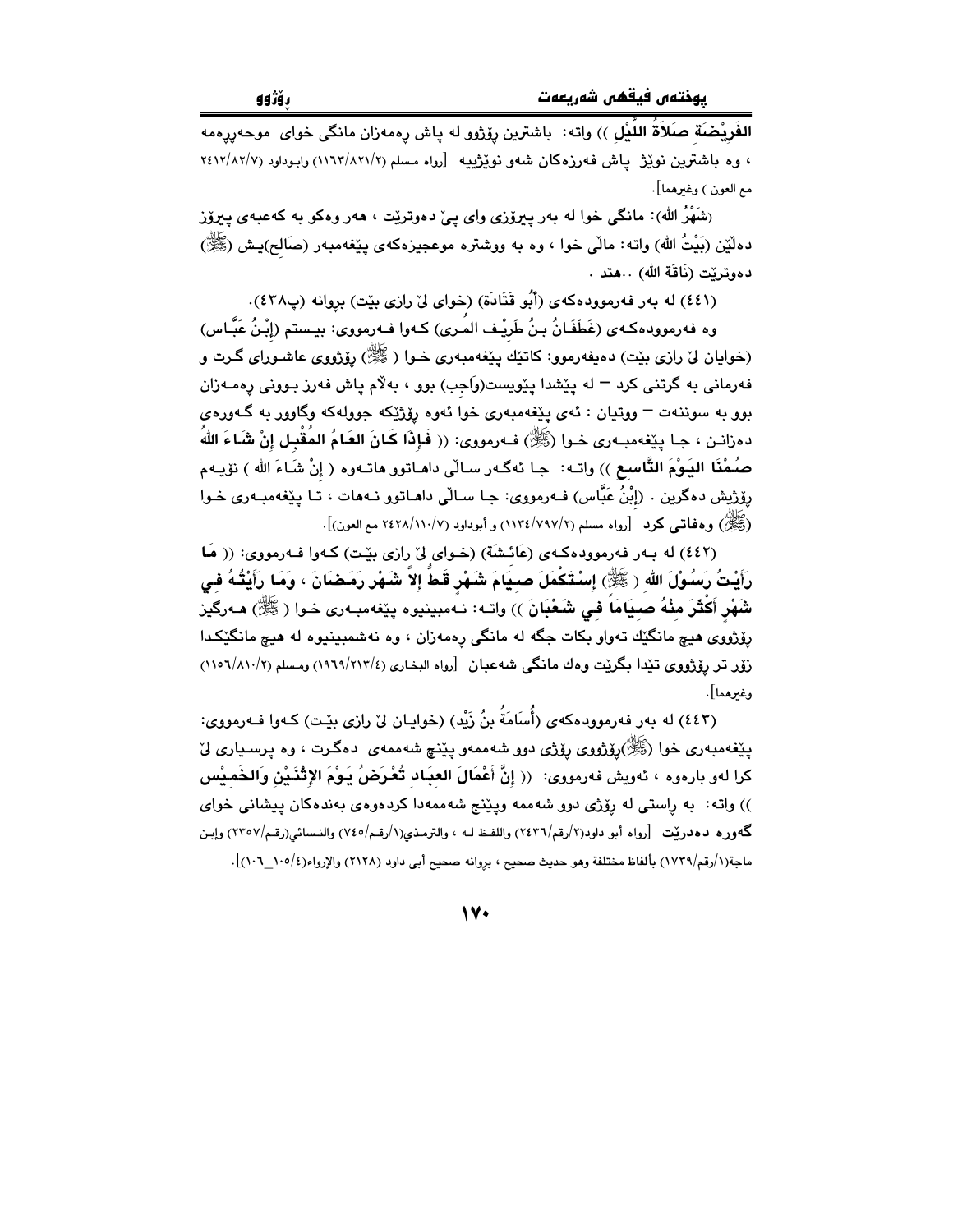و پۆژه سپىيەكان – سيازده وچوارده و پازد*ەى ھ*ەموو مانگێك – <sup>(٤٤٤)</sup>، و يۆژوو گرتنى پۆژ نا يۆژێك<sup>(٤٤٥)</sup> .

> ئەو رۆژانەى كە رۆژوو گرتنى تيدا فەدەغە كراوە (الأَيَّامُ الَّتَى نُهى الصِّيَامُ فَيْهَا )

رۆژى ھەر دوو جەژنەكە – جەژنى پەمەزان وقوربان – <sup>‹‹٤٦</sup>′، سىن يۆژى  $\mathcal{L}^{(i\ell\ell)}$ دوای جەژنی قوربان – رۆژانی(تَشْرِیْق) –  $\mathcal{L}^{(i\ell\ell)}$ 

بِيّفهمبهري خوا ( ﷺ) بِيّي فـهرمووم: (( صُمْ منْ كُلِّ شَهْرٍ ثَلاَثَة أَيَّام ، فَإِنَّ الحَسَنَةَ بَعَشْر أَمْثَالهَا ، وَذَلكَ مثْلُ صبيَام الدِّهْر )) واته: له ههموو مانگێکدا سێ رِۆِرْ رِۆِرْوو بِگره ، وه بيّ گومان چاکه بـه ده(١٠) ئهوهندهي خوّيـهتي لاي خـواي گـهوره ، جـا ئـهوه وهك ئەوەيە ھەموو ژىيان بە رۆژوو بووبىيت [رواە البخارى (٤/١٢٢٠/٤) ومسلم (٢/١١٧/١١٥٩) وغيرهما].

وه فهرموودهکـهي (أُبُــو ذَرّ) (خــواي ليّ رازي بێت) کــهوا پێغهمبــهري خــوا ( ﷺ) فەرمورى: (( يَا أَبَا ذَرّ ، إِذَا صُمْتَ منَ الشُّهْرِ ثَلاَثَةَ أَيَّام ، فَصُمْ ثَلاَثَ عَشْرَةَ وَأَرْبَعَ عَ**شْرَةَ وَخَمْسَ عَشْرَةَ** )) واته: ئەى (أَبُو ذَرّ) ئەگەر لە مانگێِكدا سىێ يۆ<u>ڈ</u> يۆژووت گـرت ، ئەوە سىيازدە و چواردە و پازدە بگرە [رواە الترمذى (٧٠٨/١٣٠/٢) والنسائى (٢٢٢/٤) وهو حديث صحيح بروانه الإرواء(٩٤٧) وصحيح الجامع (٧٨١٧)].

(٤٤٥) له بهر فهرموودهکهي (عَبْدُالله بن عَمْرُو) (خوايان ليّ رازي بێت) کهوا پێغهمبهري خوا (ﷺ) فەرمورى: (( أَهَبُّ البِصِّيَامِ إِلَى الله صبيَامُ دَاوُد ، كَانَ يَبْصُوْمُ يَوْمَاً وَيُفْطِرُ يَوْمَاً )) واته: ۖ خۆشەويسترين رۆژوو لای خوای گەورە رۆژووەكـەی – يـێغەمبـەر – (دَاوُد)ە (علیه السلام) ، که رۆژێك رۆژووی دەگرت و رۆژێك نەپدەگرت [رواه البخاری (١١٢١/١٦/٣) ومسلم (١/٨١٦/٢) وغيرهما].

(٤٤٦) له بهر فهرموودهكهي (أَبُو عُبَيْد مَوْلَى إِبْنُ أَزْهَرِ) كهوا فهرمووي: لـه گـهڵ (عُمَـرُ بنُ خَطَّاب)دا (خـواي ليّ رازي بێـت) ئامـادهي – نوێـژي – جـه ژن بـووم ، جـا فـهرمووي: (( هَذَانٍ يَوْمَانٍ نَهَى رَسُوْلُ الله (ﷺ) عَنْ صبيَامهمَا: يَـوْمُ فطْرِكُمْ منْ صبيَامكُمْ ، وَاليَـوْمُ الآخرُ تَأْكُلُوْنَ فيه منْ نُسُككُمْ )) واتـه: ئـهم دوو رِوَزْه پێغهمبـهری خـوا (ﷺ) قهدهغـهی

 $\mathsf{I} \mathsf{V} \mathsf{I}$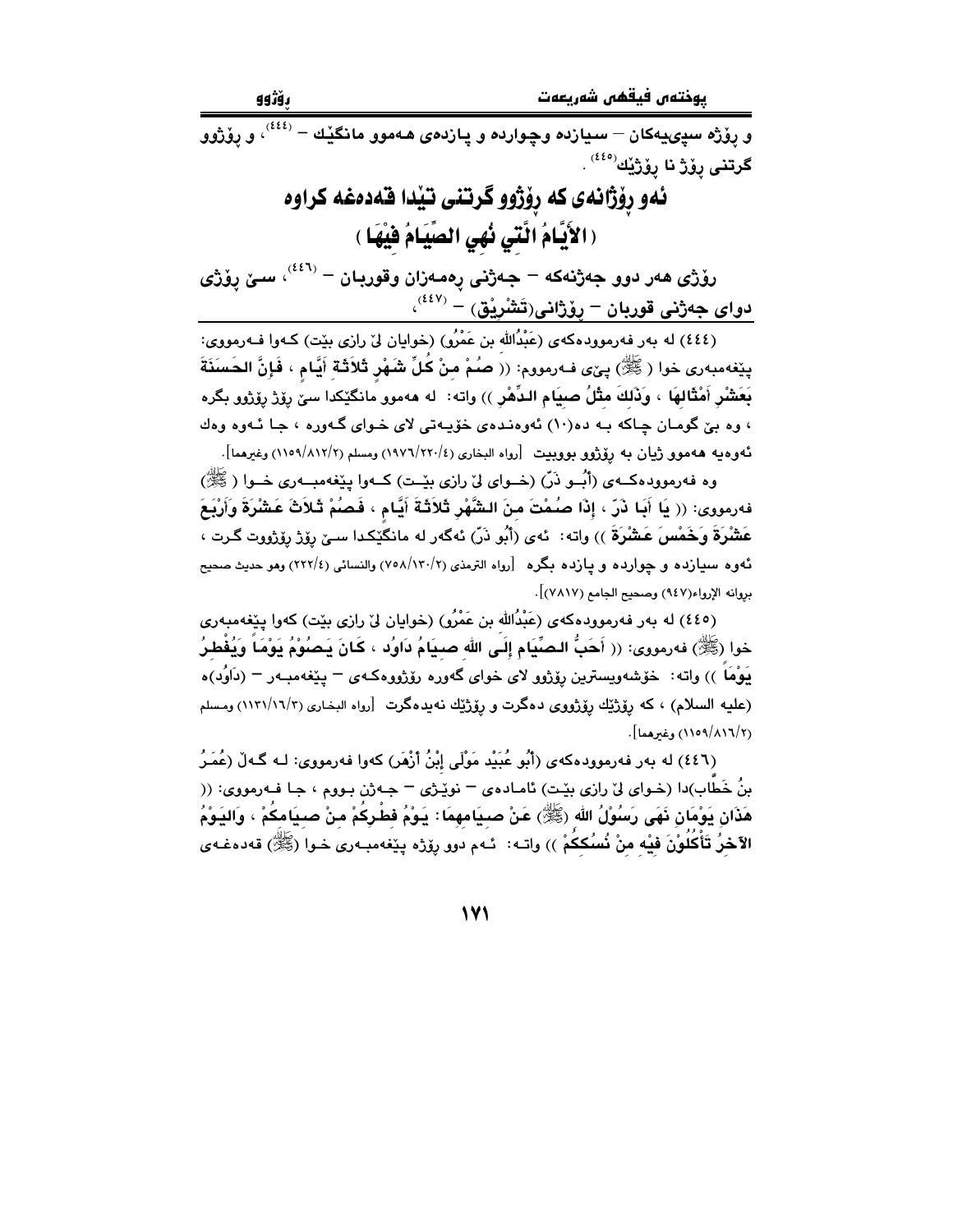کردوه پۆژووی تێدا بگیرێت ، پۆژی (فطَار) کردنتانه له پۆژووهکانتان ، وه ئەو پۆژەی تر له قورياننيكانتان دەخۆن [رواه البخارى (٢٢٨/٢٣٨/٤) ومسلم (١١٣٧/٧٩٩/٢) وغيرهما]. (٤٤٧) له بەر فەرموودەكەي (أَبُو مُرَّة مَـوْلَى أُمّ هَـانىء) كـەوا لـه گـەلْ (عَبْـدُالله بـن عَمْـرُو) جوونه ژوورهوه بۆ لاي باوكى (عَمْرُو بنُ عَاص) (خواي لِيّ رازي بيّت) ، جا خواردنى ليّ نزيـك كردنهوه ، فهرمووى: بخق ، ئهويش فهرمووى : من بـه رۆژووم . جـا (عَمْـرُو) فـهرمووى : (( كُلْ ، فَهَذه الأَيَّامُ الَّتـٰى كَانَ رَسُوْلُ الله (ﷺ) يَأْمُرُنَا بِإِفْطَارِهَا ، وَيَذْهَاذَا عَنْ صبيَامهَا ﴾) واته: بخۆ ، ئەم رۆژانە يێغەمبەرى خوا (ﷺ) فەرمانى يـێ دەكـردېن رۆژووى تێدا نـﻪگرين وقەدەغەي لىٰ دەكردىن بـه رۆژوو بـبين تێيـدا . جـا(مَالـك) فـەرمووى : ئـەو رۆژانــه رۆژانــى (تَشْرِيْق)ه [رواه أبو داود (٢/رقم/٢٤١٨) وهو حديث صحيح ، بروانه صحيح أبي داود (٢١١٣)]. وه له بهر فهرموودهکهی (عَائشَة و إِبْنُ عُمَر)( خوایان لیّ رازی بێت) کهوا فهرموویانــه: (( لَـمْ

يُرَخَّصْ في أَبَّامِ التَّشْرِيْقِ أَنْ يُصَمّنَ إِلاَّ لمَنْ يَجِد الهَدْيَ )) وإنه: روحسهت نـهدراوه لـه رۆژانى (تَشْرِيْق)دا رۆژوو بگيرێت ، مەگەر بۆ كەسێك قوربانى نەبێت = لـه حجـج دا = [رواه البخاري (٢٤٢/٢٤٢)].

و پۆژى(جُمعَة) به تەنها<sup>(٤٤٨)</sup>، و رۆژى شەممە بە تـەنها<sup>(٤٤٩)</sup>، و نيـوەى دووەمـى مانگي(شَعْبَان) مەگەر كەسىيك كە كردېيتتى باو(عَادَة) $^{(8\, \bullet)}$ ، و رۆژى گومان(يَوْمُ الشَّك<sup>ِّ) ((٤٥١)</sup>،

(٤٤٨) له بهر فهرموودهکهي (أَبُو هُرَيْرَةٍ) (خواي ليٌ رازي بيّتٍ) کـهوا فـهرمووي: بيستم بِيْغهمبهري خوا ( ﷺ) فهرمووي: (( لاَ يَصُوْمَنَّ أَحَدُكُمْ يَوْمَ الجَمُعَة إلاَ يَوْمَا ۖ قَبْلَهُ أَوْ بَعْدَهُ )) واته: كەستان رۆژى جومعە رۆژوو مەگرن مەگەر لە گەلْ رۆژێِكـى يێشيدا يان رۆژنيكى ياشىيدا [رواه البخارى (٢٢٢/٤/١٩٨٥) ومسلم (١١٤٤/٨٠١/٢) وغيرهما].

(٤٤٩) له بهر فهرموودهكهي (عَبْدُالله بـن بُـسْر الـسُّلَمى) لـه خوشـكهكهيهوه (خـواي ليّ رازي بيّت) دەيگريتتەوە كەوا پيّغەمبەرى خوا (ﷺ) فەرمووى: (( لاَ تَصُوْمُوا يَـوْمَ الـسَّبْت إِلاَّ فَيْمَا افْتُرِضَ عَلَيْكُمْ ، وَإِنْ لَمْ يَجِدْ أَحَدُكُمْ إِلاَّ لحَاءَ عَنَبَةٍ ، أَوْ عُوْدَ شَجَرَةٍ فَلْيَمْغَضْهُ )) واته: رۆژى شەممە رۆژوو مەگرن مەگەر لەوەي فـەرز كـرا بێت لـه سـەرتان ، وه ئەگـەر کهسێکتان هيچي دهست نهکهوت تهنها تۆکلّه ترێپهك نهبێت پان چوکلّی دارێك بـا بيجاوێت [رواه ابو داود (٢/رقم/٢٤٢١) والترمذي (٢/١٢٢/٢) وغيرهما وهو حديث صحيح ، بروانه صحيح أبي داود(٢١١٦)].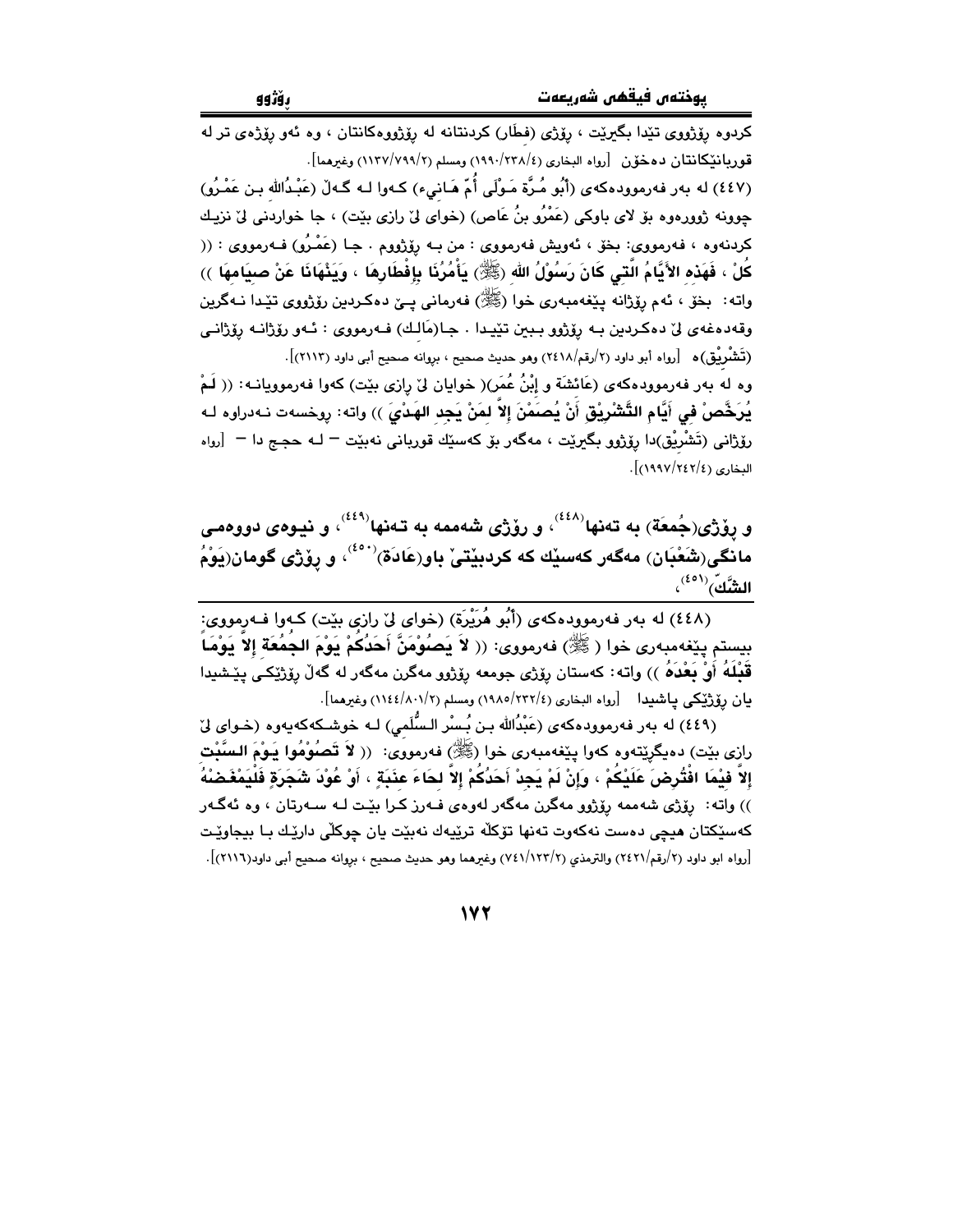.<br>(٤٥٠) له بهر فهرموودهکهي (أَبُو هُرَيْرَة) (خواي ليّ رازي بێت) کـهوا پێغهمبـهري خـوا (ﷺ) فەرمووى: (( إِذَا الْتَنْصَفَ شَعْبَانُ فَلاَ تَصُوْمُوْا )) واتـه: ئەگـەر مـانگى شـەعبان نیـــوه بـــوو ئـــه<code>وه</code> رۆژوو مـــهگرن  $\,$ رواه ابــو داود (۲/رقــم/۲۳۲/(م۱۲۱/۲) وابــن ماجــه  $\,$ (١/٥٢٨/١/١) بألفاظ متقاربة وهو حديث صـحيح ، بروانـه المـشكاة(١٩٧٤) وصـحيح أبـي داود(٢٠٢٥) وصـحيح أبـن ماحة (١٣٣٩) .

وه فهرموودهکهی تری (أَبُو هُرَيْرَة) (خوای ليّ رازی بيّت) کـهوا پيّغهمبـهری خـوا (ﷺ) فەرمووى: (( لاَ يَتَقَدَّمَنَّ أَحَدُكُمْ رَمَضَانَ بِصَوْمٍ يَوْمِ أَوْ يَوْمَيْنِ ، إِلاَّ أَنْ يَكُوْنَ رَجُلٌ كَانَ يَصُلُوْمُ صَلَوْمَهُ فَلَيَصُمْ ذَلِكَ البَيوْمِ )) واته: كهس رِوَّرْتِك بِان دوو روّرْ بِيش رەمـەزان روّرْوو نهگرێِت ، مەگەر يياوێك رۆژوويەكى گرتوه و كردويەتى بە(عَادَة) ، ئەوە بۆى ھەيە ئەو رۆژە مكرنت [رواه البخاري (١٢٧/٤/١٩١٤) ومسلم (١٩١٢/٧٦٢/٢) وغيرهما].

(٤٥١) له بهر فهرموودهکهي (عَمَّارُ بنُ يَاسر) (خوايان ليّ رازي بيّت) کهوا فهرمووي: (( مَنْ صَامَ اليَوْمُ الَّذِي يَشُكَّ فيْه فَقَدْ عَصَى أَبَا القَاسم (ﷺ) )) واته: مـهر كهسـێك رِۆرْوو لهو رۆژەدا بگرێت کـه گومـانى تێدا ھەپـه – رەمەزانـه پـان نـه= ئـهوه بـێ گـوێپى (أَبُـو القَاسم)ی کردوه (ﷺ) [رواه الترمذي(٢/٩٧/٢) وأبو داود(٢/رقم/٢٣٢٤) وإبن ماجه(٢/رقم/١٦٤٥) وغيرهما .<br>وهــو حــديث صــحيح ، بروانــه الإرواء(٩٦١) وصــحيح أبــي داود(٢٠٢٢)و صــحيح إبــن ماجــة (١٣٢٤) وصــحيح الترمذي(٥٥٣)].

و پۆژووى كەسێك ھەموو پۆژانى سالْ بگرێت<sup>(٤٥٢)</sup>، ئەگەر چى يۆژە قەدەغە ۔<br>کراوہکانیـــشی نـــهگریٚت<sup>('وُن</sup>'، ورِوْژووی – ســـوننهتی – ئـــافرەتێکیش کـــه <mark>پیاوهکهی له مالْدا بیْت مهگهر به پرسی</mark> ئهو<sup>(٤٥٤)</sup> .

(٤٥٢) له بەر فەرموودەكەي (عَبْدُالله بن عَمْرُو) (خوابان ليْ رازى بيّت) كەوا فەرمووى: يِيّفهمبهري خاوا (ﷺ) يحسى فـهرمووم: (( يَـا عَبْدَ الله بنَ عَمْرُو ! إنَّكَ لَتَـْصُوْمُ الدَّهْرَ وتَقُوْمُ الدَّهْرَ وَتَقُوْمُ اللَّيْلَ ، وَإِنَّكَ إِذَا فَعَلْتَ ذَلكَ هَجَمَتْ لَهُ العَيْنُ وَنَهَكَتْ ، لاَ صبَامَ مَنْ صَامَ الأَبَد )) واته: ئهي (عَبْدُالله بن عَمْـرُو)! تــوّ هــهموو ژيانـت بــه رِوِّژوو دهبيـت ، وه بــه شەويش شەو نوێژى دەكەيت ، وە تىۆ ئەگەر ئـەوە بكـەيت ئـەوە چـاوت لاواز دەبێت وتيـا دهچـێت ، رۆژووي کهسـێك دروسـت نييــه هــهموو ژيـاني بــه رۆژوو بووبێـت [رواه البخـاري (١٩٧٩/٢٢٤/٤) ومسلم (٨١٥/٢/ ١١٥٩) واللفظ لمسلم].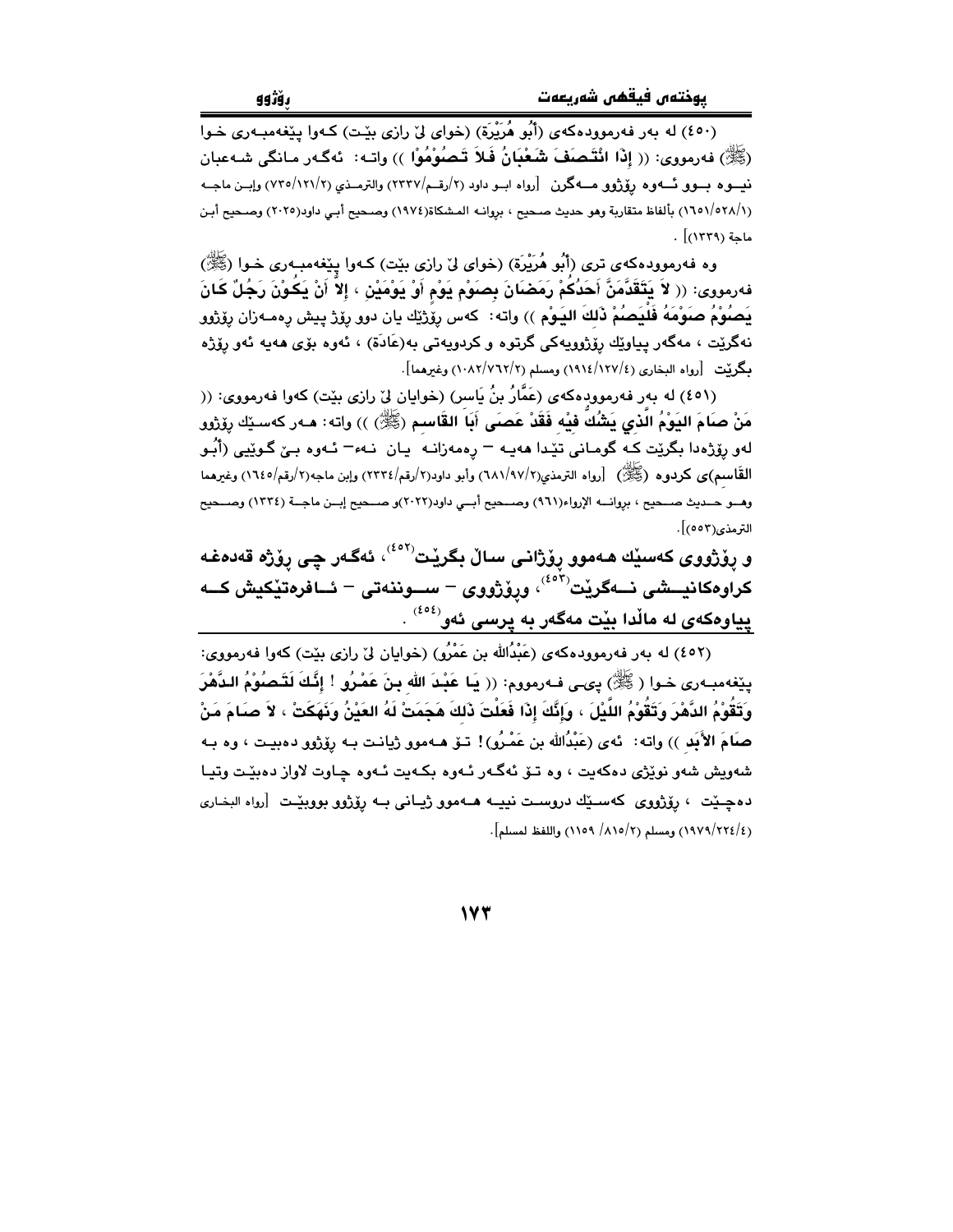وه له بهر فهرموودهکهي (أَبُو قَتَادَة) (خواي ليّ رازي بيّت) کـهوا فـهرمووي: ... (عُمَر) فەرمووى: ئەي يێغەمبەرى خوا ، چۆنە كەسێك ھەموو ژيان بە رۆژوو بێت ؟ جا يێغەمبـەرى خوا (ﷺ) فەرمووى: (( لاَ صَامَ وَلاَ أَفْطَرَ )) واتـه: رۆژووى نـه گرتوه و گرتوپشێتى [رواه مسلم (۲/۸۱۸/۲)، وأبو داود (۲/رقم/۲٤۲٥) وغیرهما]. کهوا بوو نه بـه رۆژوو بـۆی دەژمنیردرییـت تــا ياداشتي بدرێتەوه ، وه نه خواردنيشي خواردوه تا وهكو بلٌٽي به رژوو نەبوه .

(٤٥٣) چـونکه ئەگــەر دروسـت بوايــه تــەنها دوو رۆژەکــەي چــەژن ورۆژانــي تـهشــريق نهگىريْت ئيتر ھەموو رۆژانى ژيان بگريْت ، ئەبوابە ئەمە خۆشەوپىست تىرين رۆژوو بواپـە لاي خواي گەورە نەك رۆژورەكەي (دَاوُد) (عَلَيْــه الـسَّلَام) ، چـونكە ئــەوە كـردەوە و تێكۆشـانى زیاتر دهویّت تا وهکو رۆژووهکهی (دَاوُد) ، کهوا بـوو ئـهو قهدهغـه کردنـهی (( لاَ صَمَامَ مَنْ صَامَ الأَبَد )) تەنھا بۆ رۆژە قەدەغە كراوەكان نييە ، وەك (إِبْنُ القَيِّم) (رەحمەتى خـواى لِيّ بيّت) روونى دەكاتەوە و دەڧەرمێ: **وَلَيْسَ مُرَادُهُ بِهَذَا مَنْ صَامَ الأَيَّامُ المُحَرَّمَـة.**.. و (حَـافظُ إِبْنُ حَجَرٍ)يش (رەحمەتى خواي ليّ بێت) له (فتح البارى ١٨٠/٤/١)دا ، هەر بەم شــێوەيە باسـى دهكات. بروانه [(تمام المنة في تعليق على فقه السنة) للألباني (ل٤٠٨ ، ٤٠٩)].

(٤٥٤) له بهر فهرمودهکهي (أَبُو هُرَيْرِة) (خـواي ليّ رازي بيّت) کـهوا يێغهمبـهري خـوا (ﷺ) فەرمووى: (( لاَ تَصُم المَرَأَةُ وَبَعْلَهَا شَاهدٌ إلاّ بإِنْتُ )) واتــه: نابيّـت ئـافرەت رۆِژوو بگریّت و پیاوهکهی ناماده – له مالّدا – بیّت مهگهر به پرسی نّهو [رواه البخاری (۶۹۲/۲۹۲/۹) ومسلم ( ١٠٢٦/٧١١/٢) وغيرهما].

> مانهوه له مزگهوتدا بؤ خوا يهرستی (الإعتقاف)

مانەوه له مزگەوتدا له هـهموو كاتێكدا سـوننهته<sup>(°٥٥)</sup>، بـهلاّم لـه رەمەزانـدا زیــاتر جــهخت(تَأْكیْــد)ی لــه ســهر كــراوه ، بــه تایبــهتی لــه ده(١٠) پوْرْی دواييدا<sup>(ده)</sup>، وه سوننهته لهو ماوهيهدا خوّي خهريك بكات به خوا يهرستنهوه ، له نویژگردن، قورئان خویندن، زیکر کردن و… هتد<sup>(۴۰۷)</sup>، وه دروسته لـه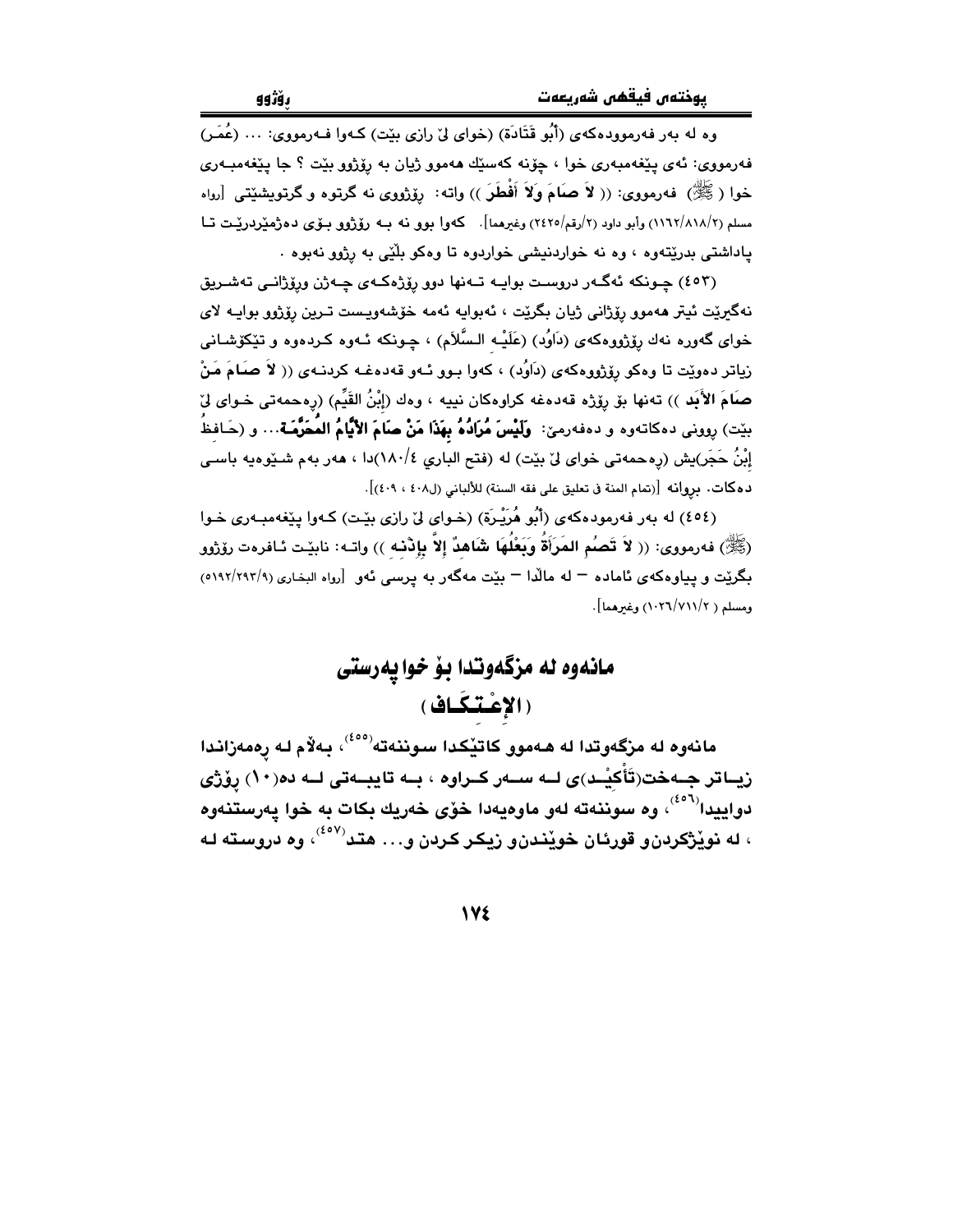مزگـهوت دەربـڃێت بـوٚ بـه جـيٰ هێنـاني پێويـستيهكاني وهك دەسـت بـه ئـاو گەياندن<sup>(٤٥٨)</sup>،

(٤٥٥) له بهر ئەوەي (( كَانَ النَّبِيُّ(ﷺ) يَعْتَكِفُ في العَشْرِ الأَوَاحْرِ مِنْ رَمَضْانَ . . . ثُمَّ اعْتَكَفَ عَشْرَاً منْ شَوَّالٍ )) واته: يێغهمبەرى خـوا (ﷺ) لـه دە(١٠)رۆژى كۆتـايى مانگی رەمەزاندا (إعتكاف)ي دەكرد ... ياشان لە(شَـوَّال)دا دە(١٠) رۆژ (إعتكـاف)ي كـرد [رواه البخاري (٤/رقم/ ٢٠٣٣) ومسلم (١١٧٢/٨٣٢)].

وه له بهر فهرموودهکهی (عُمَرُ بنُ خَطَّاب) (خوای لیٌ رازی بیّت) کـهوا بـه پیّغهمبـهری خواي (ﷺ) ووت: ئەي يێغەمبەرى خـوا مـن لـه كـاتى نەفاميـدا نـەزرم كردېـوو شـەوێك لـه مزگەوتى حەرامدا (إعْتكَاف) بكەم ؟ ئەويش فەرمووى: (( أَوْف بِغَذْرِكَ )) واتە: نەزرەكـەت به جيِّ بنِّنه [رواه البخاري (٤/رقم/٢٠٣٢) ومسلم (٣/ رقم/ ١٦٥٦)].

(٤٥٦) له بهر فهرموودهكهي (أَبُو هُرَيْرَة) (خواي ليّ رازي بيّت) كهوا فهرمووي: (( كَانَ النَّبِيُّ ( ﷺ) يَعْتَكفُ في كُلِّ رَمَضَانٍ عَشْرَةَ أَيَّامٍ ، فَلَمَّا كَانَ العَامُ الَّذي قُبْضَ فيْه إِعْتَكَفَ عِشْرِيْنَ يَوْمَاً )) واته: پێغەمبەرى خوا ( ﷺ) لـه هــهموو رەمەزانێكدا دە(١٠)رۆژ (اِعْتكَاف)ي دەكرد ، بەلّام لەو سالّەيدا كە گيانى تێدا كێشرا ، بيـست(٢٠) رۆژ (اِعْتكَـاف)ي كدد [رواه البخاري (٤/رقم/٢٠٤٤)].

وه فەرموودەكەي (عَائشَة) (خواي ليّ رازي بيّت) كـەوا فــەرمووي: (( أَنَّ النَّسِيُّ ( ﷺ) كَانَ بَعْتَكِفُ العَشْرَ الأَوَاخْرَ مِنْ رَمَضَانَ حَتَّـى تَوَفَّاهُ اللهُ تَعَالَى ، ثُمَّ اعْتَكَفَ أَزْوَاجُهُ مِنْ بَعْدِهِ )) واتـه: ۖ بِيَعْه مبـه ري خـوا (ﷺ) لـه ده(١٠) روِّزي دوايـي رهمه زانـدا (إعْتكَـاف)ي دهکرد تا خوای گەورە گیانی کێشا ، پاشان خێزانەکانی پـاش خـۆی (اِعْتكَـاف)پـان دەكـرد [رواه البخاري (٤/رقم/٢٠٢٦) ومسلم (٢/١١٧١/٨٣١)].

(٤٥٧) له بهر فهرموودهکهي (عَائشَة) (خـواي ليّ رازي بنيـت) کـهوا فـهرمووي: (( کَمانَ الذَّبِيُّ ( ﷺ) إِذَا دَخَـلَ العَـشْرِ شَـدَّ مِئْـزَرَهُ ، وَأَحْيَـا لَيْلَـهُ ، وَأَبْقَـظَ أَهْلَـهُ )) واتــه: يٽغەمبەرى خوا ( ﷺ) ئەگەر بچواپەتە ناو دە(١٠) – رۆژى دوايى رەمەزان – ەوە خـۆي ليّ .<br>تونــد دهکــرد و شــهوهکانـی زینــدو دهکــردهوه و کــهسو کــاری ههڵدهســاندا [رواه البخـاری  $\frac{1}{2}$ (١١٧٤/١١٧٤) ومسلم (١١٧٤/١٣٢/٢).

(٤٥٨) له بهر فهرموودهكهي (عَائشَة) (خـواي ليّ رازي بيّـت) كـهوا فـهرمووي: (( وَإِنْ كَانَ رَسُوْلُ الله (ﷺ) لَيُدْخِلُ عَلَـىَّ رَأْسَهُ وَهُوَ في المَسْجِد فَأُرَجِّلُهُ ، وكَانَ لاَ يَدْخُلُ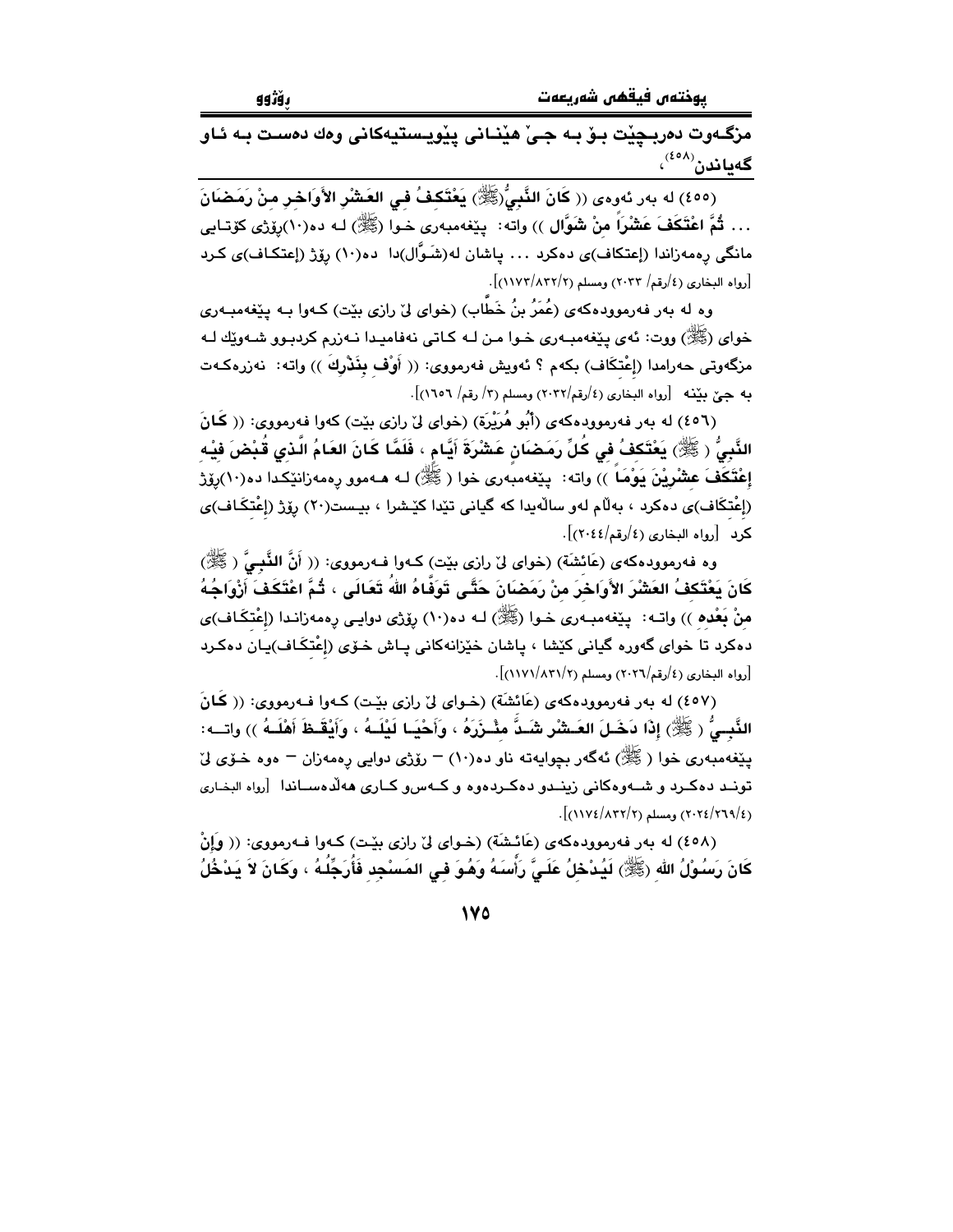الدَيْتَ إِلاَّ لحَاجَةٍ إِذَا كَانَ مُعْتَكِفًا )) واتــه: وه بيّنفهمبــهري خـوا (ﷺ) ســهري دهكـرده .<br>ژوورهکهمدا ، وه له مزگهوتیشدا (إعْتکَاف)ی کردبوو ، جا سـهریم بـۆ شـانه دهکـرد <sup>—</sup> لـه ريوايهتٽِکي ترڊا : جا بۆيم دهشۆرد – وه له نٽوان من و ئهودا تهنها دهرگاي مالٌ بيوو ، وه منیش له حهیزدا بووم ، وه ئهگهر (إعْتكَاف)ى بكردایه ، نهدههاتـه ژوورى مالّـهوه ، مهگـهر بقِ يـنِويستتيهكي مروّفة [رواه البخاري ( ٢٠٢٩/٢٧٣/٤) ومسلم (١/٢٤٤/١٤٤) وه بروانه جامع الأصول لأبن أشير  $\int (r\epsilon)/v$ 

وه هــهروهها دمتوانيْـت جيْگايــهك لــه مزگهوتــدا رِابخـات<sup>(۴۰۹)</sup>، وه خيْزانيــش*ى* سهردانی بکات<sup>(٤٦٠)</sup>، وه لـه گهڵیـشیدا (إعْتَکَـاف)بکـات لـه مزگهوتـدا<sup>(٤٦١)</sup>، وه ئەوەيشى (إِعْتِكَاف) بەتالْ دەكاتـەوە: جـووت بـوون(جيمـاع كـردن) $^{(1\Upsilon)}$  ، و دەرچو<u>ون لە مز</u>گەوت ئەگەر پێويست نەبوو<sup>(٤٦٣)</sup>.

(٤٥٩) له بهر فهرموودهكهي ( إِنْنُ عُمَرٍ) (خوايان ليٌ رازي بيّت) كهوا فـهرمووي: (( أَنَّ الذَّبِيَّ ﴿ ﷺ) كَانَ إِذَا إِعْتَكَفَ طُرِحَ لَهُ فَرَاشٌ أَوْ يُوْضَعَ لَهُ سَرِيْرٌ وَرَاءَ إِسْطُوَانَةُ التَّوْبَة )) واته: پێغهمبەرى خوا (ﷺ) ئەگەر (إعْتكَاف)ى بكردايـه جێگايـەكيان بـۆ رادەخـست لـه يشتي دنگهي (التوبه)وه [أخرجه إبن ماجة في الزوائد (٦٤٢) والبيهقي وسنده حسن ، بروانـه صـفة الـصوم النبي (ﷺ) (ل: ٩٤)].

(٤٦٠) له بهر فهرموودهکهي (صَفيّة) (خواي ليّ رازي بيّت) : پيّغهمبـهري خـوا ( ﷺ) (إعْتكَاف)ي كردبوو ، جا منيش هاتم سەرداني بكهم به شەو ، جا ساتێك لـه گەليدا گفـت و گۆم كرد ، ياشان ھەلّسام بگەرێمەوە ، ئـەويش لـە گەلّمدا ھەلّسا رەوانـەم بكاتـەوە ، تـا دهرگای مزگەوت ئەودەرگاپـەيان كـه لای دەرگاكـەی (أُمِّ سَلَمَه)وه بـوو ، جـا دوو پـيـاو لـه (أَنْسِصَار)ێِكسان تێۑسەر بسوون ، كاتێسك پێغەمبىسەريان (ﷺ) بينسى پەلسەيان كسرد ، ينِغەمبەرىخوايش (ﷺ) فـەرمورى: (( عَلَى رسْلكُمَا ، إِنَّمَا هـيَ صَغَيَّةُ بِنْتُ حُيَـيٍّ )) واته: له سهر خوّتان ئهمه (صَفيَّةُ بِنْتُ حُيَى)يه . ئـهوانيش ووتيـان: (سُـبْحَانَ الله) ، ئـهى بِيّفهمبهرى خوا ! نَهويش فهرمووى: (( إِنَّ الشَّيْطَانَ يَبْلُغُ مِنْ الإِنْسَانِ مَبْلَغَ الدَّم ، وَإِنِّي خَشَيْتُ أَنْ يَقْذفَ في قُلُوْبِكُمْ شَيْئًا \_ أَوْ قَالَ: شَـرّاً \_ )) واتـه: بـه راسـتي شـهيتان لـه گەلٌ خوێنى ئادەمىزاد دا دێت ودەروات ، وە من ترسام شتێك – يـان فـﻪرمووى: شـﻪرێك –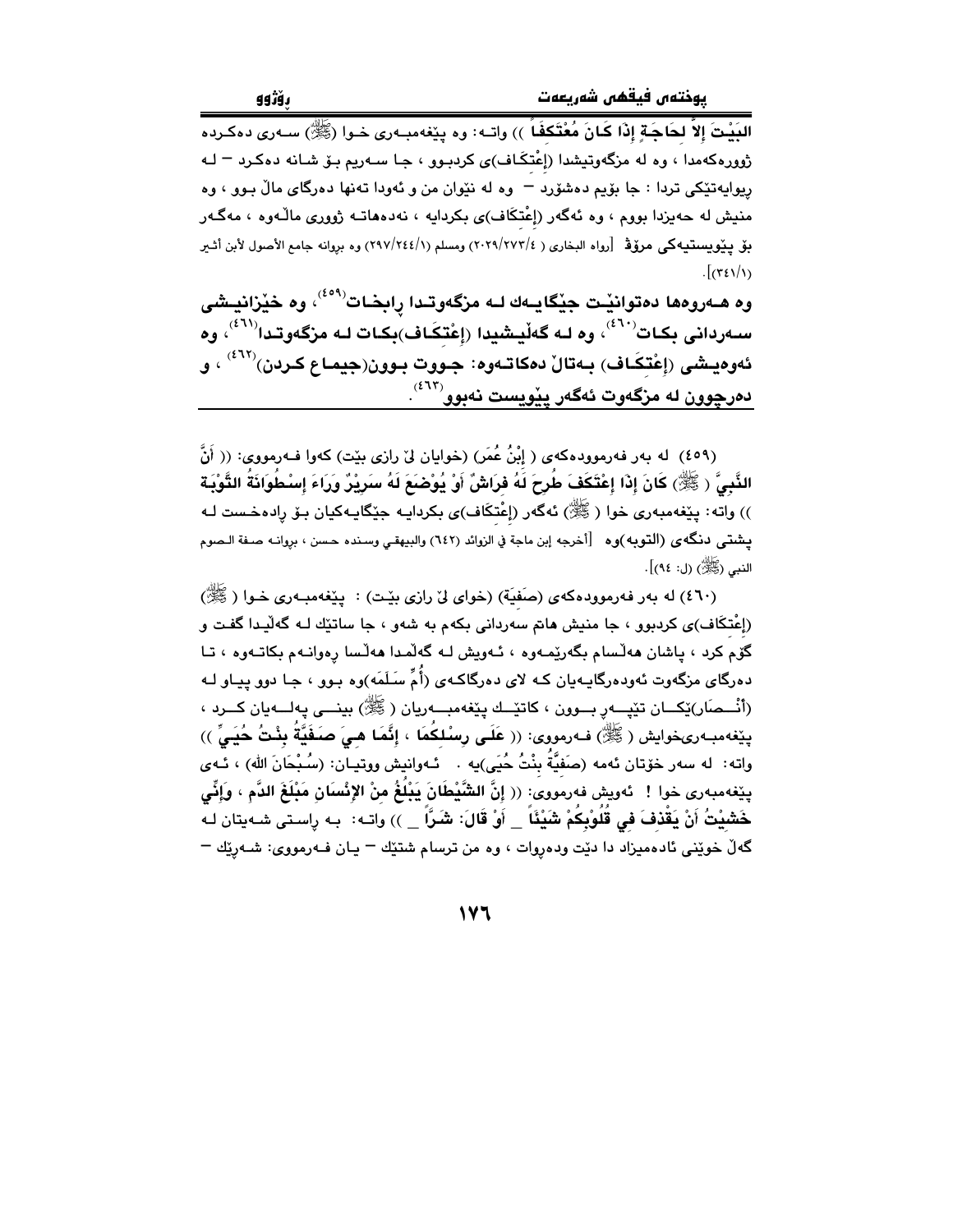بخاته دلّتانهوه [رواه البخاري (٤/رقم/٢٠٣٥) ومسلم رقم (٢/رقم/ ٢١٥٧)و ابـو داود (٢/رقم/٢٤٧٠) والزيـادة الأخبرة له].

(٤٦١) له بهر فهرموودهكهي (عَائشَة) (خواي ليِّ رازي بيّت) ، بروانه (ب٥٦) .

(٤٦٢) له بهر فهرموودهکهي خواي گهوره له سورهتي (البقره: ١٨٧)دا کـه دهفـهرميّ: ﴿ وَلَأَتُبَاشِرُوْهُنَّ وَأَنْتُمْ عَاكَفُوْنَ فِي الْمُسَاجِدِ ﴾. وإنه: وه جووت مـه ن لـه گهلّيانـدا كاتێـك که له (إعْتكَاف)کردن دان له مزگهوتهکاندا.

(٤٦٣) له بهر فهرموودهکهي (عَائشَة) (خواي ليّ رازي بيّت) ، بروانه (ب٤٥٨) .

وه له بهر ئەوەي واتاي (إعْتكَاف) مانەوەيە لە مزگەوتدا ، جا ئەگەر بە بىّ يێويستى وبه بيِّ هيچ هۆيەكى شەرعى له مزگەوت دەرچوو ، ئەوە (إعْتكَاف)ەكەي بەتالٌ دەبێتەوە .

#### تێبينى:

.<br>له بارهي ئهو شوێنهوه که درووسته (إعْتکَاف)ي تێدا بکرێت زانایان جیاوازیان ههیه ، زۆر بەي زۆريان دەفەرموون: دەبێت لە مزگەَوتَدا بێت . بەلاّم (أَبُو لَبَابَة) دەفەرمىؒ: دروستە له شوێنی تریشدا بکرێت جگه له مزگەوت ٠ بهلام بیّ گومـان ئـهم بۆچـوونه راسـت نییـه ، چونکه هيچ بهلگهيهکي شهرعي له سهر نيپه ٠

هەروەها ئەوانەي كە دەڧەرمن: دەبێت لە مزگەوتدا بكرێت ، جياوازن لەوەدا ئايا لـه جي مزگهوتێِكدا بكرێت ، (أُبُو حَنيْفَة وَ أَحْمَد و إِسْحَاق وَ أَبُو ثَوْرٍ) دەفەرمن: دروسته له هەر مزگەوتێکدا کە يێنج فەرزەي بە كۆمەلٌ تێدا بکرێت . بەلام (شَافعى وَمَالك وَدَاوُد) دەفەرمن: له هــهموو مزگهوتێِکدا دروسـته ، چـونکه بـۆ تايبــهت کردنـی بـه ههنـدێك مزگهوتــهوه هـيچ بەلگەيەكى راشكاو(صَرِيْح) لەو بارەيەوە نەھاتووە .

وه زانا (شَافعي)ێِکان دهڵێن : باش واپـه لــه مزگهوتێِکدا بکرێت کـهوا نوێـژي کۆمـهڵ وجومعهیشی تێدا بکرێت ، بۆ ئەوەی نوێژەکانی بە کۆمەڵ بکات و جومعەیشی نەفــەوتێت ، جونکه بێغهمبهري خوا (ﷺ) واي کردوه ٠

وه (حُذَيْفَة وسَعيْدُ بنُ مُسَيَّبٍ) دەفەرمن : دروست نيپـه لـه هـيچ مزگەوتێِكدا بكرێـت تەنھا لــه سـێ مزگەوتەكـەدا نــەبێت – مزگــەوتى حــەرام ومزگــەوتى يێغەمبــەرى خـوا (ﷺ) ومزگـُه وتـي (بَيْتُ المَقدس) $\bigcap$  بروانه فقه السنة (٤٠٢/١) وبداية المجتهد ونهاية المقتصد (٢٢٨/١)].

وه بهالگهي ئهم بۆچوونهي دواپيان فهرموودهکهي (حُذَيْفَه)پـه (خـواي ليٌ رازي بێت) كەوا فەرمووى: يێغەمبەرى خوا (ﷺ) فـﻪرمووى: (( لاَ إعْتكَافَ إلاَ فـى المَسَاجِدَ الـتُّلاَث